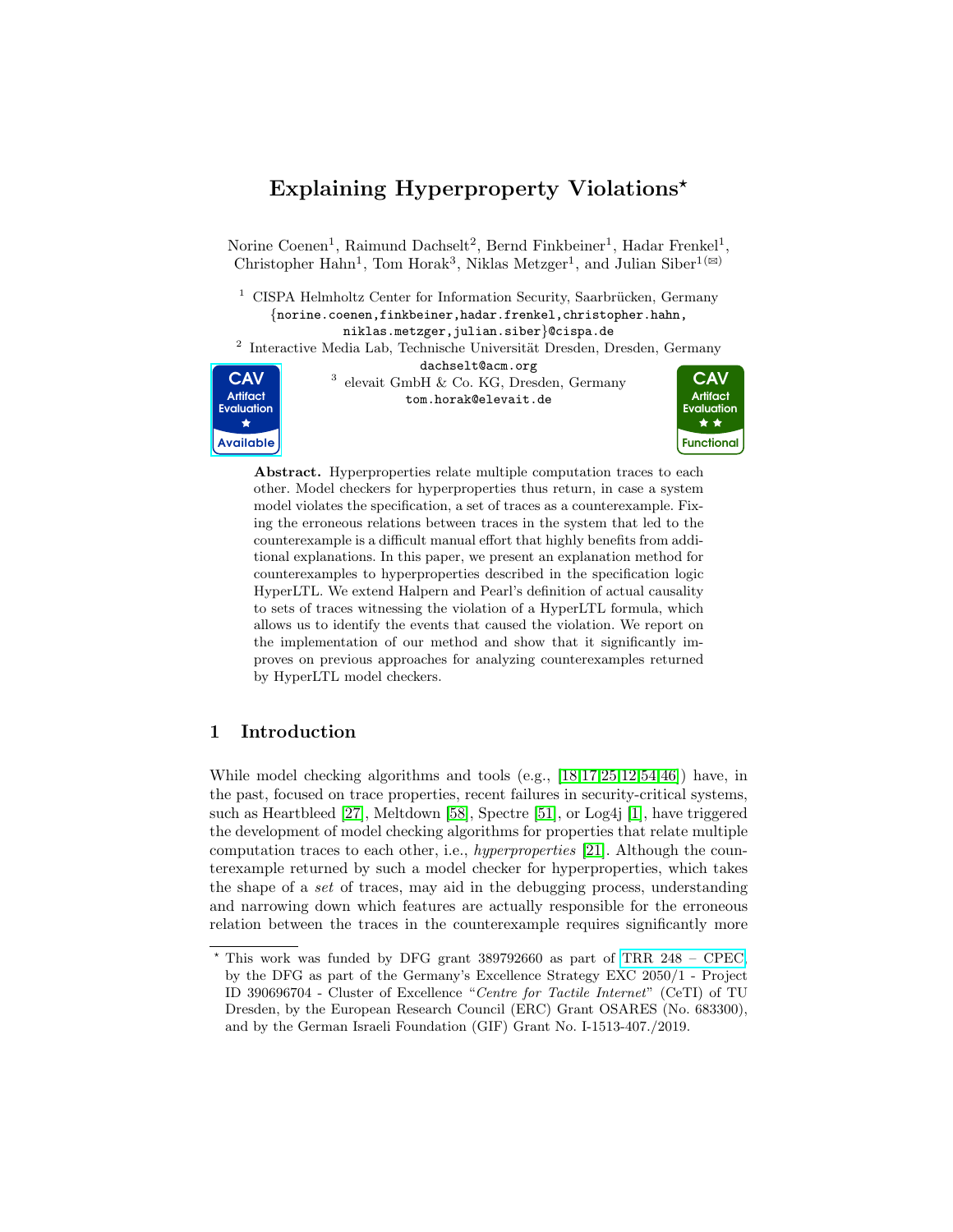manual effort than for trace properties. In this paper, we develop an explanation technique for these more complex counterexamples that identifies the *actual* causes [\[43,](#page-20-2)[44,](#page-20-3)[45\]](#page-20-4) of hyperproperty violations.

Existing hyperproperty model checking approaches (e.g., [\[32,](#page-20-5)[34,](#page-20-6)[48\]](#page-20-7)), take a HyperLTL formula as an input. HyperLTL is a temporal logic extending LTL with explicit trace quantification [\[20\]](#page-19-6).

For example, observational determinism, which requires that all traces  $\pi, \pi'$ agree on their observable outputs lo whenever they agree on their observable inputs  $l_i$ , can be formalized in HyperLTL as  $\forall \pi \cdot \forall \pi' \cdot \Box (l_i \leftrightarrow l_i_{\pi'}) \rightarrow \Box (l_i \leftrightarrow l_j)$  $l\sigma_{\pi'}$ ). In case a system model violates observational determinism, the model checker consequently returns a set of two execution traces witnessing the violation.

A first attempt in explaining model checking results of HyperLTL specifications has been made with HyperVis [\[47\]](#page-20-8), which visualizes a counterexample returned by the model checker MCHyper [\[34\]](#page-20-6) in a browser application. While the visualizations are already useful to analyze the counterexample at hand, it fails to identify causes for the violation in several security-critical scenarios. This is because HyperVis identifies important atomic propositions that appear in the HyperLTL formula and highlights these in the trace and the formula. For detecting causes, however, this is insufficient: a cause for a violation of observational determinism, for example, could be a branch on the valuation of a secret input  $i_s$ , which is not even part of the formula (see Sec. [3](#page-4-0) for a running example).

Defining what constitutes an actual cause for an effect (a violation) in a given scenario is a precious contribution by Halpern and Pearl [\[43,](#page-20-2)[44,](#page-20-3)[45\]](#page-20-4), who refined and formalized earlier approaches based on counterfactual reasoning [\[57\]](#page-21-2): Causes are sets of events such that, in the counterfactual world where they do not appear, the effect does not occur either. One of the main insights of Halpern and Pearl's work, however, is that naive counterfactuals are too imprecise. If, for instance, our actual cause preempted another potential cause, the mere absence of the actual cause will not be enough to prevent the effect, which will be still produced by the other cause in the new scenario. Halpern and Pearl's definition therefore allows to carefully control for other possible causes through the notion of *contingencies*. In the modified definition [\[43\]](#page-20-2), contingencies allow to fix certain features of the counterfactual world to be exactly as they are in the actual world, regardless of the system at hand. Such a contingency effectively modifies the dynamics of the underlying model, and one insight of our work is that defining actual causality for reactive systems also needs to modify the system under a contingency. Notably, most works regarding trace causality [\[13,](#page-19-7)[38\]](#page-20-9) do not consider contingencies but only counterfactuals, and thus are not able to find true actual causes.

In this paper, we develop the notion of actual causality for effects described by HyperLTL formulas and use the generated causes as explanations for counterexamples returned by a model checker. We show that an implementation of our algorithm is practically feasible and significantly increases the state-of-theart in explaining and analyzing HyperLTL model checking results.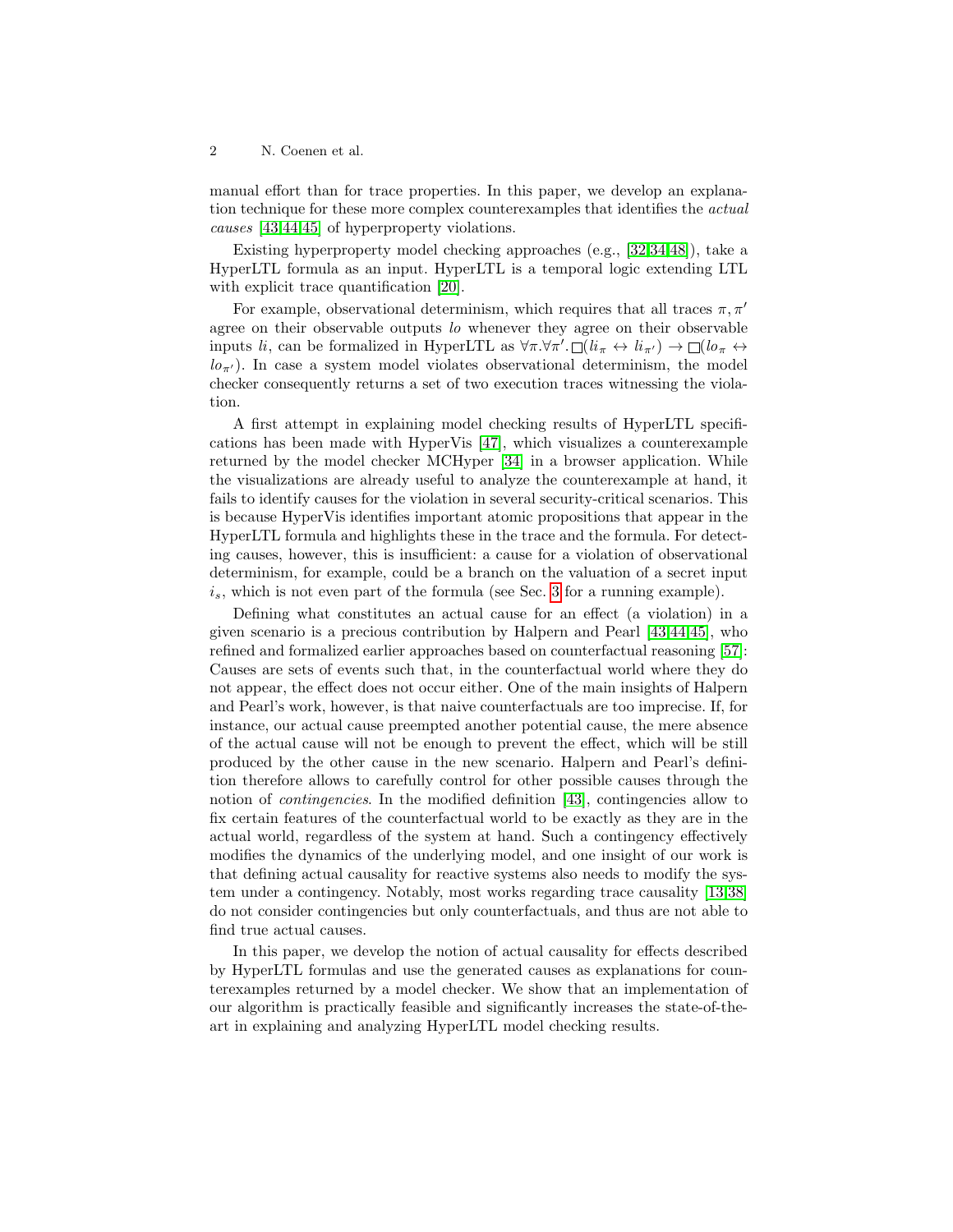# 2 Preliminaries

We model a system as a *Moore machine* [\[61\]](#page-21-3)  $T = (S, s_0, AP, \delta, l)$  where S is a finite set of states,  $s_0 \in S$  is the initial state,  $AP = I \cup O$  is the set of atomic propositions consisting of inputs I and outputs  $O, \delta : S \times 2^I \rightarrow S$  is the transition function determining the successor state for a given state and set of inputs, and  $l : S \to 2^O$  is the labeling function mapping each state to a set of outputs. A trace  $t = t_0 t_1 t_2 \ldots \in (2^{AP})^{\omega}$  of T is an infinite sequence of sets of atomic propositions with  $t_i = A \cup l(s_i)$ , where  $A \subseteq I$  and  $\delta(s_i, A) = s_{i+1}$ for all  $i \geq 0$ . We usually write  $t[n]$  to refer to the set  $t_n$  at the *n*-th position of t. With  $traces(T)$ , we denote the set of all traces of T. For some sequence of inputs  $a = a_0 a_1 a_2 \ldots \in (2^I)^{\omega}$ , the trace  $T(a)$  is defined by  $T(a)_i = a_i \cup l(s_i)$ and  $\delta(s_i, a_i) = s_{i+1}$  for all  $i \geq 0$ . A trace property  $P \subseteq T$  is a set of traces. A hyperproperty  $H$  is a lifting of a trace property, i.e., a set of sets of traces. A model T satisfies a hyperproperty  $H$  if the set of traces of T is an element of the hyperproperty, i.e.,  $traces(T) \in H$ .

### 2.1 HyperLTL

HyperLTL is a recently introduced logic for expressing temporal hyperproperties, extending linear-time temporal logic (LTL) [\[63\]](#page-21-4) with trace quantification:

$$
\varphi ::= \forall \pi. \varphi \mid \exists \pi. \varphi \mid \psi
$$
  

$$
\psi ::= a_{\pi} \mid \neg \psi \mid \psi \land \psi \mid \bigcirc \psi \mid \psi \mathcal{U} \psi
$$

We also consider the usual derived Boolean ( $\vee$ ,  $\rightarrow$ ,  $\leftrightarrow$ ) and temporal operators  $(\varphi \mathcal{R} \psi \equiv \neg(\neg \varphi \mathcal{U} \neg \psi), \diamondsuit \varphi \equiv \text{true } \mathcal{U} \varphi, \square \varphi \equiv \text{false } \mathcal{R} \varphi).$  The semantics of HyperLTL formulas is defined with respect to a set of traces  $Tr$  and a trace assignment  $\Pi: \mathcal{V} \to \mathcal{T}_r$  that maps trace variables to traces. To update the trace assignment so that it maps trace variable  $\pi$  to trace t, we write  $\Pi[\pi \mapsto t]$ .

 $\Pi, i \vDash_{Tr} a_{\pi}$  iff  $a \in \Pi(\pi)[i]$  $\Pi, i \vDash_{T_r} \neg \varphi$  iff  $\Pi, i \nvDash_{T_r} \varphi$  $\Pi, i \vDash_{Tr} \varphi \wedge \psi \text{ iff } \Pi, i \vDash_{Tr} \varphi \text{ and } \Pi, i \vDash_{Tr} \psi$  $\Pi, i \vDash_{Tr} \bigcirc \varphi$  iff  $\Pi, i + 1 \vDash_{Tr} \varphi$  $\Pi, i \vDash_{Tr} \varphi \mathcal{U} \psi$  iff  $\exists j \geq i$ .  $\Pi, j \vDash_{Tr} \psi \land \forall i \leq k < j$ .  $\Pi, k \vDash_{Tr} \varphi$  $\Pi, i \models_{Tr} \exists \pi, \varphi$  iff there is some  $t \in Tr$  such that  $\Pi[\pi \mapsto t], i \models_{Tr} \varphi$  $\Pi, i \models_{Tr} \forall \pi \ldotp \varphi \text{ iff for all } t \in Tr \text{ it holds that } \Pi[\pi \mapsto t], i \models_{Tr} \varphi$ 

We explain counterexamples found by MCHYPER [\[34,](#page-20-6)[23\]](#page-19-8), which is a model checker for HyperLTL formulas, building on ABC [\[12\]](#page-19-3). MCHyper takes as inputs a hardware circuit, specified in the Aiger format [\[8\]](#page-19-9), and a HyperLTL formula. MCHYPER solves the model checking problem by computing the selfcomposition [\[6\]](#page-19-10) of the system. If the system violates the HyperLTL formula, MCHyper returns a counterexample. This counterexample is a set of traces through the original system that together violate the HyperLTL formula. Depending on the type of violation, this counterexample can then be used to debug the circuit or refine the specification iteratively.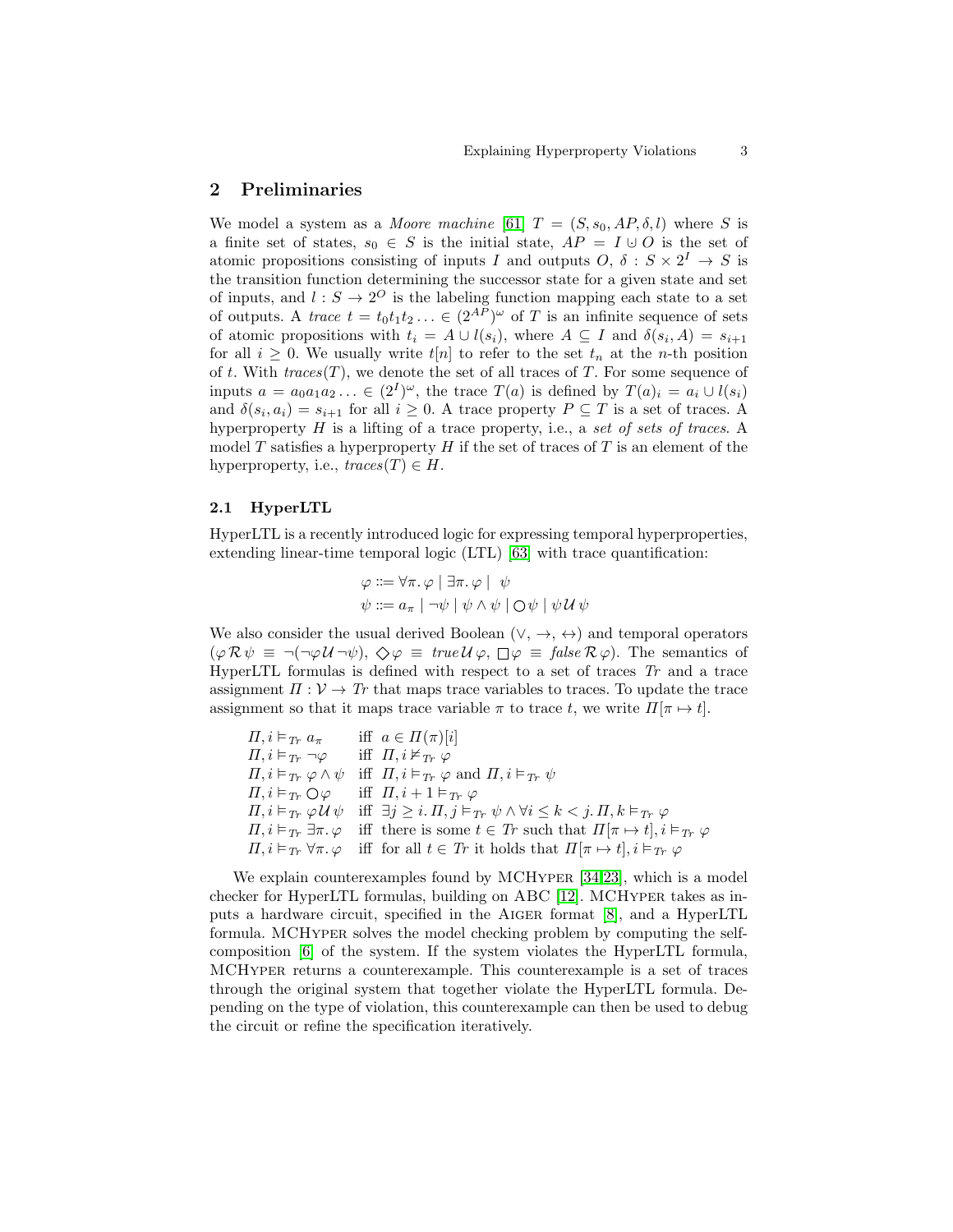#### <span id="page-3-0"></span>2.2 Actual Causality

A formal definition of what actually causes an observed effect in a given context has been proposed by Halpern and Pearl [\[44\]](#page-20-3). Here, we outline the version later modified by Halpern [\[43\]](#page-20-2). Causality is defined with respect to a *causal model*  $\mathcal{M} = (\mathcal{S}, \mathcal{F})$ , given by a *signature*  $\mathcal{S}$  and set of *structural equations*  $\mathcal{F}$ , which define the dynamics of the system. A signature S is a tuple  $(\mathcal{U}, \mathcal{V}, \mathcal{D})$ , where  $\mathcal{U}$ and  $V$  are disjoint sets of variables, termed *exogenous* and *endogenous* variables, respectively; and  $\mathcal D$  defines the *range* of possible values  $\mathcal D(Y)$  for all variables  $Y \in \mathcal{U} \cup \mathcal{V}$ . A context  $\vec{u}$  is an assignment to the variables in  $\mathcal{U} \cup \mathcal{V}$  such that the values of the exogenous variables are determined by factors outside of the model, while the value of some endogenous variable  $X$  is defined by the associated structural equation  $f_X \in \mathcal{F}$ . An effect  $\varphi$  in a causal model is a Boolean formula over assignments to endogenous variables. We say that a context  $\vec{u}$  of a model M satisfies a partial variable assignment  $\vec{X} = \vec{x}$  for  $\vec{X} \subseteq \mathcal{U} \cup \mathcal{V}$  if the assignments in  $\vec{u}$  and in  $\vec{x}$  coincide for every variable  $X \in \vec{X}$ . The extension for Boolean formulas over variable assignments is as expected. For a context  $\vec{u}$  and a partial variable assignment  $\vec{X} = \vec{x}$ , we denote by  $(\vec{M}, \vec{u})[\vec{X} \leftarrow \vec{x}]$  the context  $\vec{u}'$  in which the values of the variables in  $\vec{X}$  are set according to  $\vec{x}$ , and all other values are computed according to the structural equations.

The actual causality framework of Halpern and Pearl aims at defining what events (given as variable assignments) are the cause for the occurrence of an effect in a specific given context. We now provide the formal definition.

**Definition 1** ([\[44](#page-20-3)[,43\]](#page-20-2)). A partial variable assignment  $\vec{X} = \vec{x}$  is an actual cause of the effect  $\varphi$  in  $(\mathcal{M}, \vec{u})$  if the following three conditions hold.

AC1:  $(M, \vec{u}) \models \vec{X} = \vec{x}$  and  $(M, \vec{u}) \models \varphi$ , i.e., both cause and effect are true in the actual world.

AC2: There is a set  $\vec{W} \subseteq V$  of endogenous variables and an assignment  $\vec{x}'$  to the variables in  $\vec{X}$  s.t. if  $(M, \vec{u}) \models \vec{W} = \vec{w}$ , then  $(M, \vec{u})[\vec{X} \leftarrow \vec{x}', \vec{W} \leftarrow \vec{w}] \models \neg \varphi$ . AC3:  $\vec{X}$  is minimal, i.e. no subset of  $\vec{X}$  satisfies AC1 and AC2.

Intuitively, AC2 states that in the counterfactual world obtained by intervening on the cause  $\vec{X} = \vec{x}$  in the actual world (that is, setting the variables in  $\vec{X}$  to  $\vec{x}'$ , the effect does not appear either. However, intervening on the possible cause might not be enough, for example when that cause preempted another. After intervention, this other cause may produce the effect again, therefore clouding the effect of the intervention. To address this problem, AC2 allows to reset values through the notion of *contingencies*, i.e., the set of variables  $\vec{W}$  can be reset to  $\vec{w}$ , which is (implicitly) universally quantified. However, since the actual world has to model  $\tilde{W} = \vec{w}$ , it is in fact uniquely determined. AC3, lastly, enforces the cause to be minimal by requiring that all variables in  $\overline{X}$  are strictly necessary to achieve AC1 and AC2. For an illustration of Halpern and Pearl's actual causality, see Ex. [1](#page-4-1) in Sec. [3.](#page-4-0)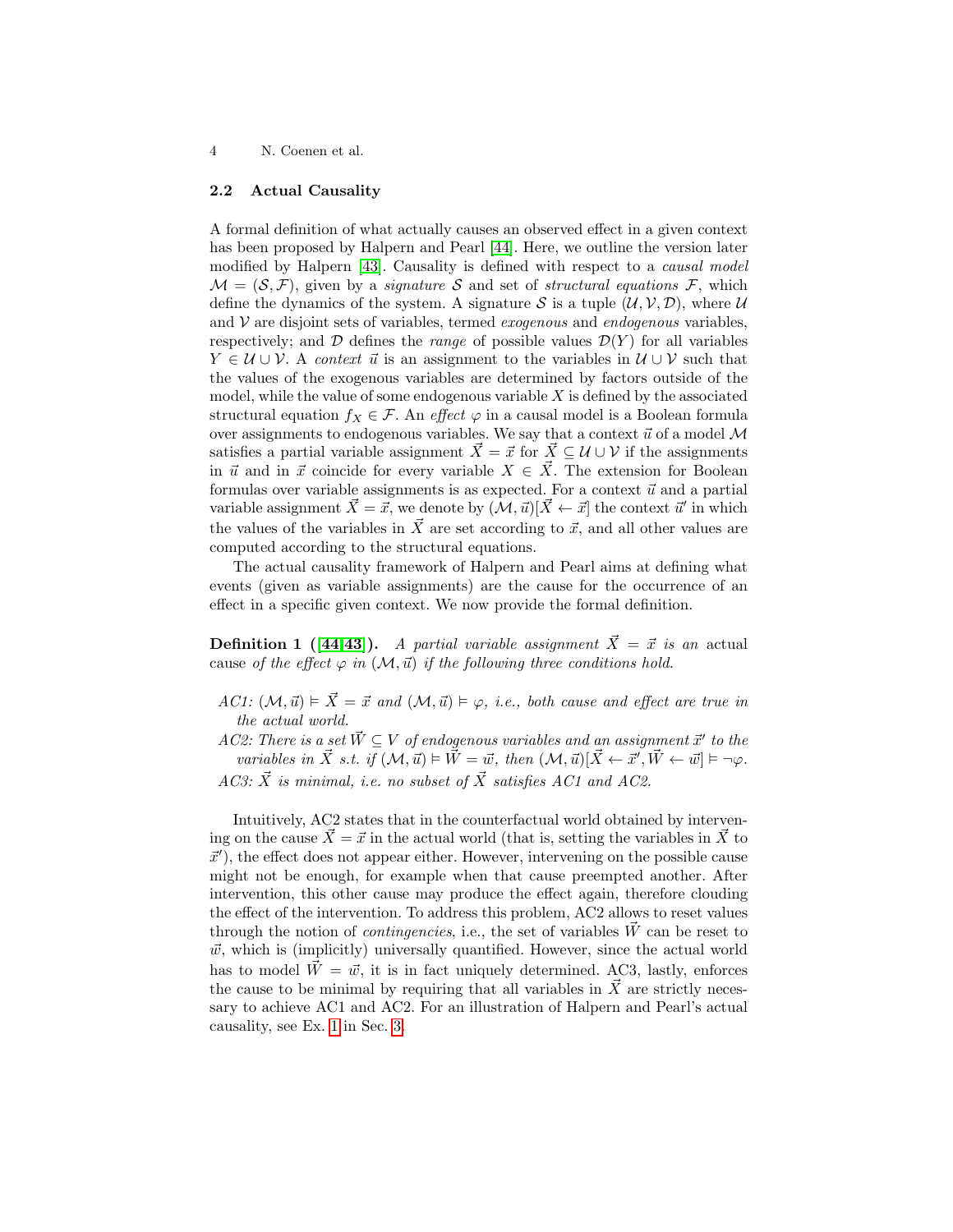# <span id="page-4-0"></span>3 Running Example

Consider a security-critical setting with two security levels: a high-security level h and a low-security level l. Inputs and outputs labeled as high-security, denoted by hi and ho respectively, are confidential and thus only visible to the user itself, or, e.g., admins. Inputs and outputs labeled as low-security, denoted by li and lo respectively, are public and are considered to be observable by an attacker. Our system of interest is modeled by the state graph

representation shown in Fig. [1,](#page-4-2) which is treated as a black box by an attacker. The system is run without any low-security inputs, but branches depending on the given high-security inputs. If in one of the first two steps of an execution, a high-security input hi is encountered, the system outputs only the high-security variable ho directly afterwards and in the subsequent steps both outputs, regardless of inputs. If no highsecurity input is given in the first step, the low-security output lo is enabled and after the second step, again both outputs are enabled, regardless of what input is fed into the system.

A prominent example hyperproperty is observational determinism from the introduction: which states that any sequence of low-inputs always produces the same low-outputs, regardless of what the high-security level inputs are.  $\varphi = \forall \pi . \forall \pi'. \Box (li_{\pi} \leftrightarrow$  $li_{\pi'} \rightarrow \Box (l \sigma_{\pi} \leftrightarrow l \sigma_{\pi'})$ . The formula states that all

traces  $\pi$  and  $\pi'$  must agree in the low-security outputs if they agree in the low-security inputs. Our system at hand does not satisfy observational determinism, because the low-security outputs in the first two steps depend on the present high-security inputs. Running MCHyper, a model checker for HyperLTL, results in the following counterexample:  $t_1 = \{\}\{lo\}\{ho, lo\}^\omega$  and  $t_2 = \{hi\} \{hi, ho\} \{ho, lo\}^\omega$ . With the same low-security input (none) the traces produce different low-security outputs by visiting  $s_1$  or  $s_2$  on the way to  $s_3$ .

In this paper, our goal is to explain the violation of a HyperLTL formula on such a counterexample. Following Halpern and Pearl's explanation framework [\[45\]](#page-20-4), an actual cause that is considered to be possibly true or possibly false constitutes an explanation for the user. We only consider causes over input variables, which can be true and false in any model. Hence, finding an explanation amounts to answering which inputs caused the violation on a specific counterexample. Before we answer this question for HyperLTL and the corresponding counterexamples given by sets of traces (see Sec. [4\)](#page-5-0), we first illustrate Halpern and Pearl's actual causality (see Sec. [2.2\)](#page-3-0) with the above running example.

<span id="page-4-1"></span>Example 1. Finite executions of a system can be modeled in Halpern and Pearl's causal models. Consider inputs as exogenous variables  $\mathcal{U} = \{hi_0, hi_1\}$  and outputs as endogenous variables  $V = \{lo_1, lo_2, ho_1, ho_2\}$ . The indices model at which

<span id="page-4-2"></span>

Fig. 1: State graph representation of our example system.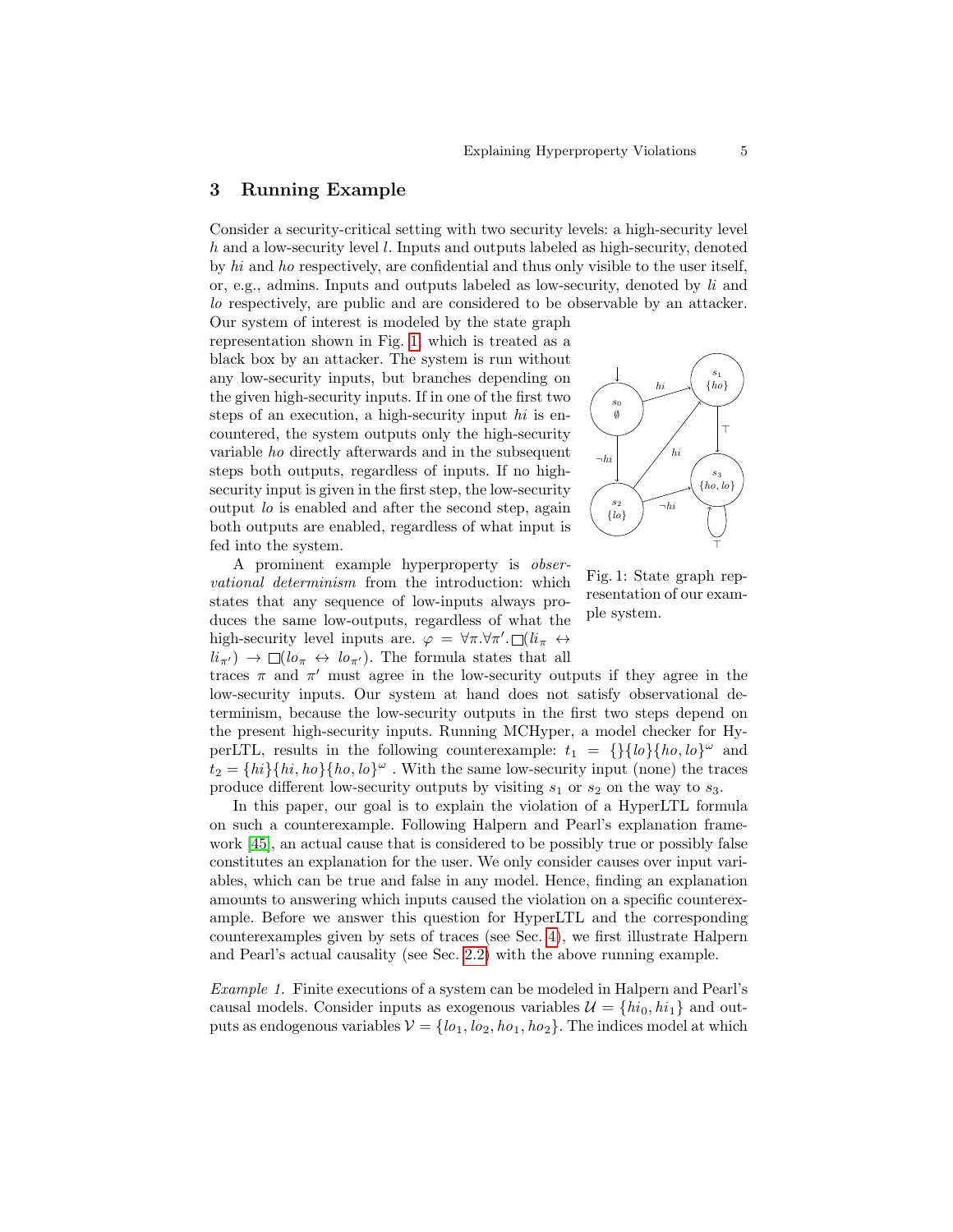step of the execution the variable appears. We omit the inputs at the third position and the outputs at the first position because they are not relevant for the following exposition. We have that  $\mathcal{D}(Y) = \{0,1\}$  for every  $Y \in \mathcal{U} \cup \mathcal{V}$ . Now, the following manually constructed structural equations encode the transitions: (1)  $lo_1 = \neg hi_0$ , (2)  $ho_1 = hi_0$ , (3)  $lo_2 = \neg hi_1 \vee \neg lo_1$  and (4)  $ho_2 = lo_1 \vee ho_1$ . Consider context  $\vec{u} = \{hi_0 = 0, hi_1 = 1\}$ , effect  $\varphi \equiv lo_1 = 1 \vee lo_2 = 1$ , and candidate cause  $hi_0 = 0$ . Because of Eq. (1), we have that  $(\mathcal{M}, \vec{u}) \models hi_0 = 0$ and  $(\mathcal{M}, \vec{u}) \models l_{0} = 1$ , hence AC1 is satisfied. Regarding AC2, this example allows us to illustrate the need for contingencies to accurately determine the actual cause: If we only consider intervening on the candidate cause  $hi_0 = 0$ , we still have  $(M, \vec{u})[hi_0 \leftarrow 1] \models \varphi$ , because with  $lo_1 = 0$  and Eq. (3) it follows that  $(M, \vec{u}) \models lo_2 = 1$ . However, in the actual world, the second high input has no influence on the effect. We can control for this by considering the contingency  $l_2 = 0$ , which is satisfied in the actual world, but not after the intervention on  $hi_0$ . Because of this contingency, we then have that  $(\mathcal{M}, \vec{u})[hi_0 \leftarrow 1, lo_2 \leftarrow 0] \models \neg \varphi$ , and hence, AC2 holds. Because a singleton set automatically satisfies AC3, we can infer that the first high input  $hi_0$  was the actual cause for any low output to be enabled in the actual world. Note that, intuitively, the contingency allows us to ignore some of the structural equations by ignoring the value they assign to  $l_0_2$  in this context. Our definitions in Sec. [4](#page-5-0) will allow similar modifications for counterexamples to hyperproperties.

# <span id="page-5-0"></span>4 Causality for Hyperproperty Violations

Our goal in this section is to formally define actual causality for the violation of a hyperproperty described by a general HyperLTL formula  $\varphi$ , observed in a counterexample to  $\varphi$ . Such a counterexample is given by a trace assignment to the trace variables appearing in  $\varphi$ . Note that, for universal quantifiers, the assignment of a single trace to the bounded variable suffices to define a counterexample. For existential quantifiers, this is not the case: to prove that an existential quantifier cannot be instantiated we need to show that no system trace satisfies the formula in its body, i.e., provide a proof for the whole system. In this work, we are interested in explaining violations of hyperproperties, and not proofs of their satisfaction [\[16\]](#page-19-11). Hence, we limit ourselves to instantiations of the outermost universal quantifiers of a HyperLTL formula, which can be returned by model checkers like MCHyper [\[34,](#page-20-6)[23\]](#page-19-8). Since our goal is to explain counterexamples, restricting ourselves to results returned by existing model checkers is reasonable. Note that MCHyper can still handle formulas of the form  $\forall^{n} \exists^{m} \varphi$  where  $\varphi$  is quantifier free, including interesting information flow policies like generalized noninterference [\[60\]](#page-21-5). The returned counterexample then only contains  $n$  traces that instantiate the universal quantifiers, the existential quantifiers are not instantiated for the above reason. In the following, we restrict ourselves to formulas and counterexamples of this form.

**Definition 2 (Counterexample).** Let  $T$  be a transition system and denote  $Traces(T) := Tr$ , and let  $\varphi$  be a HyperLTL formula of the form  $\forall \pi_1 \dots \forall \pi_k \psi$ ,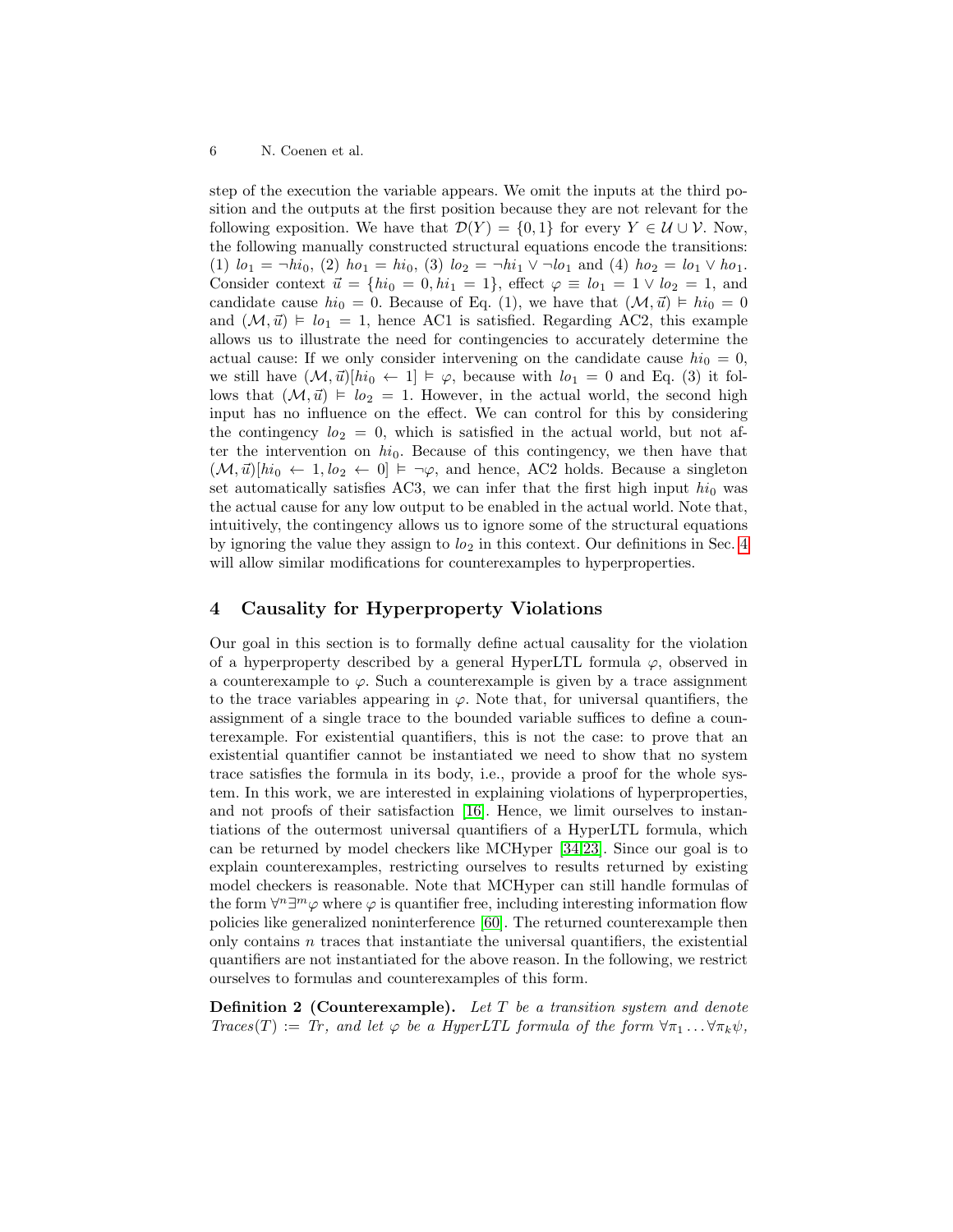where  $\psi$  is a HyperLTL formula that does not start with  $\forall$ . A counterexample to  $\varphi$ in T is a partial trace assignment  $\Gamma: \{\pi_1, \ldots, \pi_k\} \to \text{Tr}$  such that  $\Gamma, 0 \vDash_{\text{Tr}} \neg \psi$ .

For ease of notation, we sometimes refer to  $\Gamma$  simply as the tuple of its instantiations  $\Gamma = \langle \Gamma(\pi_1), \ldots, \Gamma(\pi_k) \rangle$ . In terms of Halpern and Pearl's actual causality as outlined in Sec. [2.2,](#page-3-0) a counterexample describes the actual world at hand, which we want to explain. As a next step, we need to define an appropriate language to reason about possible causes and contingencies in our counterexample. We will use sets of events, i.e., values of atomic propositions at a specific position of a specific trace in the counterexample.

**Definition 3 (Event).** An event is a tuple  $e = \langle l_a, n, t \rangle$  such that  $l_a = a$  or  $l_a = \neg a$  for some atomic proposition  $a \in AP$ ,  $n \in \mathbb{N}$  is a point in time, and  $t \in (2^{AP})^{\omega}$  is a trace of a system T. We say that a counterexample  $\Gamma = \langle t_1, \ldots t_k \rangle$ satisfies a set of events C, and denote  $\Gamma \models C$ , if for every event  $\langle l_a, n, t \rangle \in C$  the two following conditions hold:

1.  $t = t_i$  for some  $i \in \{1, ..., k\}$ , i.e., all events in C reason about traces in  $\Gamma$ , 2.  $l_a = a$  iff  $a \in t_i[n]$ , i.e., a holds on trace  $t_i$  of the counterexample at time n.

We assume that the set  $AP$  is a disjoint union of input an output propositions, that is,  $AP = I \cup O$ . We say that  $\langle l_a, n, t \rangle$  is an *input event* if  $a \in I$ , and we call it an *output event* if  $a \in O$ . We denote the set of input events by IE and the set of output events by OE. These events have a direct correspondence with the variables appearing in Halpern and Pearl's causal models: we can identify input events with exogenous variables (because their value is determined by factors outside of the system) and output events with endogenous variables.

We define a cause as a set of input events, while an effect is a possibly infinite Boolean formula over OE. Note that, similar to [\[36\]](#page-20-10), every HyperLTL formula can be represented as a first order formula over events, e.g.  $\forall \pi \forall \pi' \Box (a_{\pi} \leftrightarrow a_{\pi'})$  $\forall \pi \forall \pi' \bigwedge_{n \in \mathbb{N}} (\langle a, n, \pi \rangle \leftrightarrow \langle a, n, \pi' \rangle).$  For some set of events  $\mathcal{S}$ , let  ${}^+\mathcal{S}^k_{\pi} = \{a \in \mathcal{S}^k_{\pi} \mid a \in \mathcal{S}^k_{\pi} \}$  $AP | \langle a, \overline{k}, \pi \rangle \in S$  denote the set of atomic propositions defined positively by S on trace  $\pi$  at position k. Dualy, we define  $\mathcal{S}^k_{\pi} = \{a \in AP \mid \langle \neg a, k, \pi \rangle \in S\}.$ 

In order to define actual causality for hyperproperties we need to formally define how we obtain the counterfactual executions under some contingency for the case of events on infinite traces. We define a contingency as a set of output events. Mapping Halpern and Pearl's definition to transition systems, contingencies reset outputs in the counterfactual traces back to their value in the original counterexample, which amounts to changing the state of the system, and then following the transition function from the new state. For a given trace of the counterexample, we describe all possible behaviors under arbitrary contingencies with the help of a counterfactual automaton. The concrete contingency on a trace is defined by additional input variables. In the following, let  $IC = \{o^C \mid o \in O\}$ be a set of auxiliary input variables expressing whether a contingency is invoked at the given step of the execution and  $c: O \to IC$  be a function s.t.  $c(o) = o^C$ .

<span id="page-6-0"></span>**Definition 4 (Counterfactual Automaton).** Let  $T = (S, s_0, AP, \delta, l)$  be a system with  $S = 2^O$ , i.e., every state is uniquely labeled, and there exists a state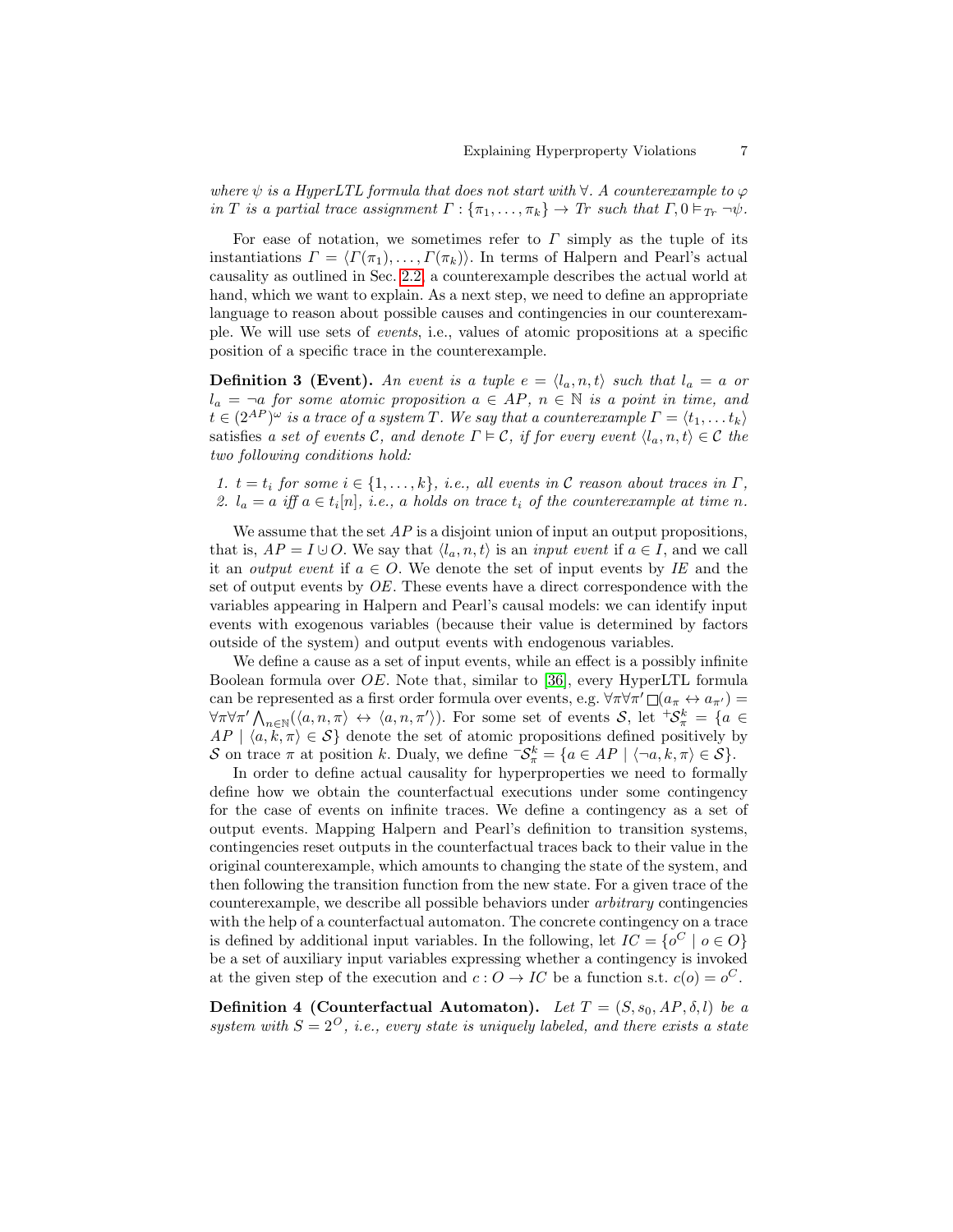for every combination of outputs. Let  $\pi = \pi_0 \dots \pi_i (\pi_j \dots \pi_n)^{\omega} \in \text{traces}(T)$  be a trace of T in a finite, lasso-shaped representation. The counterfactual automaton  $T^C_\pi=(S\!\times\!\{0\ldots n\},(s_0,0),(IC\!\cup\!I)\!\cup\!(O\!\cup\!\{0\ldots n\}),\delta^C,l^C)$  is defined as follows:

$$
- \delta^C((s,k),Y) = (s',k') \text{ where } k' = j \text{ if } k = n, \text{ else } k' = k+1, \text{ and } l(s') = \{o \in O \mid (o \in \delta(s,Y \cap I) \land c(o) \notin Y) \lor (o \in \pi_{k'} \land c(o) \in Y)\},
$$
  

$$
- l^C(s,k) = l(s) \cup \{k\}.
$$

A counterfactual automaton is effectively a chain of copies of the original system, of the same length as the counterexample. An execution through the counterfactual automaton starts in the first copy corresponding to the first position in the counterexample trace, and then moves through the chain until it eventually loops back from copy  $n$  to copy j. A transition in the counterfactual automaton can additionally specify setting as a contingency some output variable *o* if the auxiliary input variable  $o^C$  is enabled. In this case, the execution will move to a state in the next automaton of the chain where all the outputs are as usual, except o, which will have the same value as in the counterexample  $\pi$ . Note that, under the assumption that all states of the original system are uniquely labeled and there exists a state for every combination of output variables, the function  $\delta^C$  is uniquely determined. <sup>[4](#page-7-0)</sup> A counterfactual automaton for our running example is described in App. [A.1.](#page-21-6)

Next, we need to define how we intervene on a set of traces with a candidate cause given as a set of input events, and a contingency given as a set of output events. We define an intervention function, which transforms a trace of our original automaton to an input sequence of an counterfactual automaton.

**Definition 5 (Intervention).** For a cause  $\mathcal{C} \subseteq \mathit{IE}$ , a contingency  $\mathcal{W} \subseteq \mathit{OE}$ and a trace  $\pi$ , the function intervene :  $(2^{AP})^{\omega} \times 2^{IE} \times 2^{OE} \rightarrow (2^{I \cup IC})^{\omega}$  returns a trace such that for all  $k \in \mathbb{N}$  the following holds: intervene $(\pi, \mathcal{C}, \mathcal{W})[k] = (\pi[k])$  ${}^+C^k_{\pi}$ ) $\cup$ <sup>-</sup> $C^k_{\pi}$  $\cup$ {c(o) | o ∈ <sup>+</sup> $\mathcal{W}^k_{\pi}$  $\cup$ <sup>-</sup> $\mathcal{W}^k_{\pi}$ }. We lift the intervention function to counterexamples given as a tuple  $\Gamma = \langle \pi_1, \ldots, \pi_k \rangle$  as follows: intervene $(\Gamma, \mathcal{C}, \mathcal{W}) =$  $\langle T^C_{\pi_1}(\text{intervene}(\pi_1, \mathcal{C}, \mathcal{W})), \ldots, T^C_{\pi_k}(\text{intervene}(\pi_k, \mathcal{C}, \mathcal{W})) \rangle.$ 

Intuitively, the intervention function flips all the events that appear in the cause  $\Gamma$ : If some  $a \in I$  appears positively in the candidate cause  $\mathcal{C}$ , it will appear negatively in the resulting input sequence, and vice-versa. For a contingency  $W$ , the intervention function enables their auxiliary input for the counterfactual automaton at the appropriate time point irrespective of their value, as the counterfactual automaton will take care of matching the atomic propositions value to the value in the original counterexample Γ.

<span id="page-7-0"></span><sup>4</sup> The same reasoning can be applied to arbitrary systems by considering for contingencies largest sets of outputs for which the assumption holds, with the caveat that the counterfactual automaton may model fewer contingencies. Consequently, computed causes may be less precise in case multiple causes appear in the counterexample.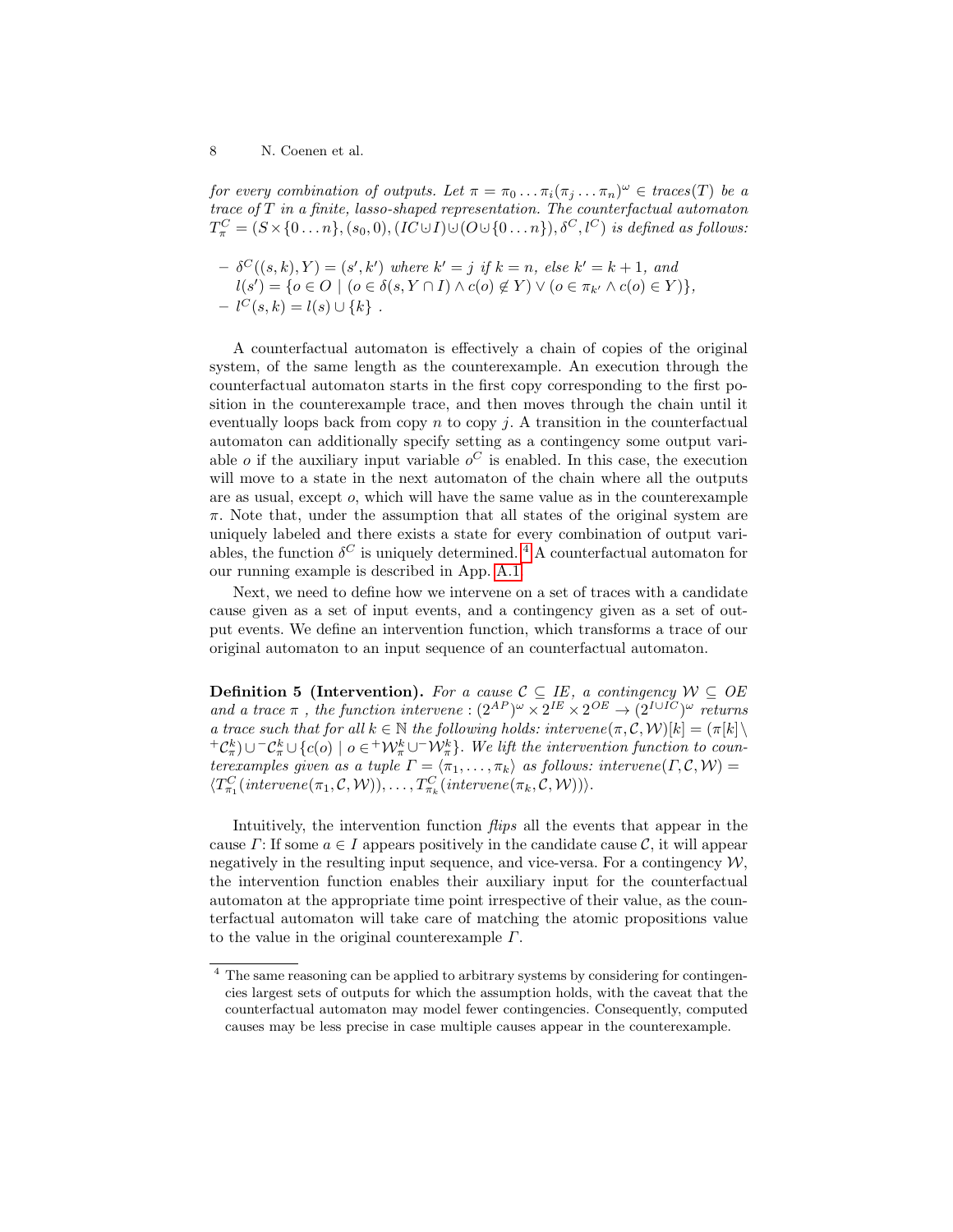### 4.1 Actual Causality for HyperLTL Violations

We are now ready to formalize what constitutes an actual cause for the violation of a hyperproperty described by a HyperLTL formula.

Definition 6 (Actual Causality for HyperLTL). Let  $\Gamma$  be a counterexample to a HyperLTL formula  $\varphi$  in a system T. The set C is an actual cause for the violation of  $\varphi$  on  $\Gamma$  if the following conditions hold.

SAT  $\Gamma \models \mathcal{C}$ .

**CF** There exists a contingency W and a non-empty subset  $C' \subseteq C$  such that:  $\Gamma \models \mathcal{W}$  and intervene $(\Gamma, \mathcal{C}', \mathcal{W}) \vDash_{traces(T)} \varphi$ .

**MIN**  $\mathcal C$  is minimal, i.e., no subset of  $\mathcal C$  satisfies SAT and CF.

Unlike in Halpern and Pearl's definition (see Sec. [2.2\)](#page-3-0), the condition SAT requires  $\Gamma$  to satisfy only the cause, as we already know that the effect  $\neg \varphi$ , i.e., the violation of the specification, is satisfied by virtue of  $\Gamma$  being a counterexample. CF is the counterfactual condition corresponding to AC2 in Halpern and Pearl's definition, and it states that after intervening on the cause, under a certain contingency, the set of traces satisfies the property. (Note that we use a conjunction of two statements here while Halpern and Pearl use an implication. This is because they implicitly quantify universally over the values of the variables in the set  $W$  (which should be as in the actual world) where in our setting the set of contingencies already defines explicit values.) MIN is the minimality criterion directly corresponding to AC3.

<span id="page-8-0"></span>Example 2. Consider our running example from Sec. [3,](#page-4-0) i.e., the system from Fig. [1](#page-4-2) and the counterexample to observational determinism  $\Gamma = \langle t_1, t_2 \rangle$ . Let us consider what it means to intervene on the cause  $\mathcal{C}_1 = \{ \langle hi, 0, t_2 \rangle \}.$  Note that we have  $\Gamma \models C_1$ , hence the condition SAT is satisfied. For CF, let us first consider an intervention without contingencies. This results in  $intervene(\Gamma, \mathcal{C}_1, \emptyset)$  $\langle t'_1, t'_2 \rangle = \langle t_1, \{\} \{hi, lo\} \{ho\} \} \rangle.$  However, intervene $(\Gamma, \mathcal{C}_1, \emptyset) \models_{traces(T)}$  $\neg \varphi$ , because the low outputs of  $t'_1$  and  $t'_2$  differ at the third position:  $l_0 \in t'_1[2]$ and  $lo \notin t'_2[2]$ . This is because now the second high input takes effect, which was preempted by the first cause in the actual counterexample. The contingency  $W_2 = \{ \langle b, 2, t_2 \rangle \}$  now allows us to control this by modyfing the state after taking the second high input as follows:  $\text{intervene}(\Gamma, \mathcal{C}_2, \mathcal{W}_2) = \langle t_1'', t_2'' \rangle =$  $\langle t_1, \{\}\{hi, lo\}\{ho, lo\}\{ho, lo\}^{\omega} \rangle$ . Note that  $t''_2$  is not a trace of the model depicted in Fig. [1,](#page-4-2) because there is no transition that explains the step from  $t_2''[1]$  to  $t_2''[2]$ . It is, however, a trace of the counterfactual automaton  $T_{t_2}^C$  (see App. [A.1\)](#page-21-6), which encodes the set of counterfactual worlds for the trace  $t_2$ . The fact that we consider executions that are not part of the original system allows us to infer that only the first high input was an actual cause in our running example. Disregarding contingencies, we would need to consider both high inputs as an explanation for the violation of observational determinism, even though the second high input had no influence. Our treatment of contingencies corresponds directly to Halpern and Pearl's causal models, which allow to ignore certain structural equations as outlined in Ex. [1.](#page-4-1)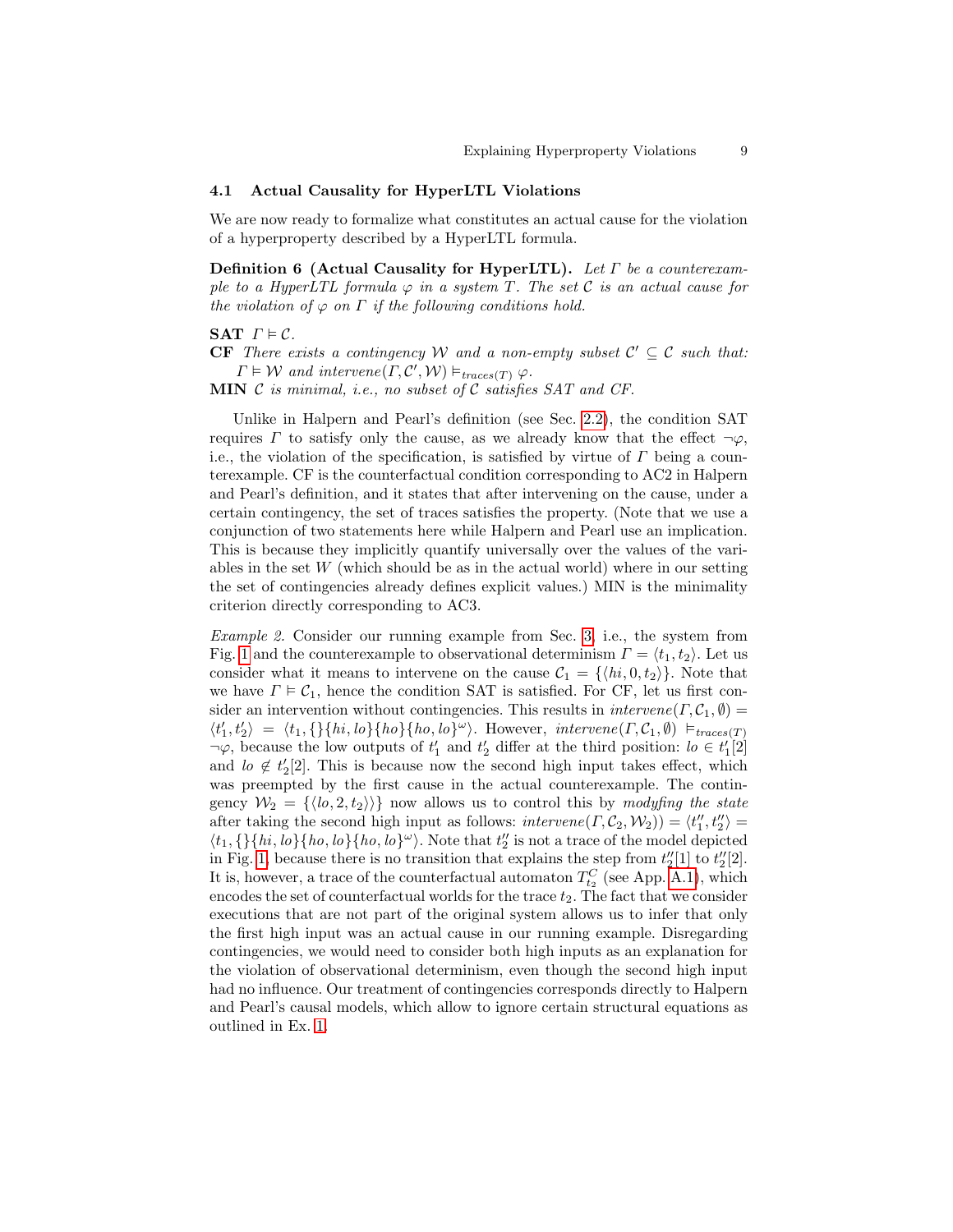Remark: With our definitions, we strictly generalize Halpern and Pearl's actual causality to reactive systems modeled as Moore machines and effects expressed as HyperLTL formulas. Their structural equation models can be encoded in a one-step Moore machine; effect specifying a Boolean combination of primitive events can be encoded in the more expressive logic HyperLTL. Just like for Halpern and Pearl, our actual causes are not unique. While there can exist several different actual causes, the set of all actual causes is always unique. It is also possible that no actual cause exists: If the effect occurs on all system traces, there may be no actual cause on a given individual trace.

### 4.2 Finding Actual Causes with Model Checking

In this section, we consider the relationship between finding an actual cause for the violation of a HyperLTL formula starting with a universal quantifier and model checking of HyperLTL. We show that the problem of finding an actual cause can be reduced to a model checking problem where the generated formula for the model checking problem has one additional quantifier alternation. While there might be a reduction resulting in a more efficient encoding, our current result suggests that causality checking is the harder problem. The key idea of our reduction is to use counterfactual automata (that encode the given counterexample and the possible counterfactual traces) together with the HyperLTL formula described in the proof to ensure the conditions SAT, CF, and MIN on the witnesses for the model checking result.

<span id="page-9-0"></span>Proposition 1. We can reduce the problem of finding an actual cause for the violation of an HyperLTL formula starting with a universal quantifier to the HyperLTL model checking problem with one additional quantifier alternation.

*Proof.* Let  $\Gamma = \langle t_1, \ldots t_k \rangle$  be a counterexample for the formula  $\forall \pi_1 \ldots \forall \pi_k \varphi$ where  $\varphi$  is a HyperLTL formula that does not have a universal first quantifier. We provide the proof for the case of  $\Gamma = \langle t_1, t_2 \rangle$  for readability reasons, but it can be extended to any natural number k. We assume that  $t_1, t_2$  have some  $\omega$ -regular representation, as otherwise the initial problem of computing causality is not well defined. That is, we denote  $t_i = u_i(v_i)^\omega$  such that  $|u_i \cdot v_i| = n_i$ .

In order to find an actual cause, we need to find a pair of traces  $t_1', t_2'$  that are counterfactuals for  $t_1, t_2$ ; satisfy the property  $\varphi$ ; and the changes from  $t_1, t_2$  to  $t_1', t_2'$  are minimal with respect to set containment. Changes in inputs between  $t_i$  and  $t'_i$  in the loop part  $v_i$  should reoccur in  $t'_i$  repeatedly. Note that the differences between the counterexample  $\langle t_1, t_2 \rangle$  and the witness of the model checking problem  $\langle t_1', t_2' \rangle$  encode the actual cause, i.e. in case of a difference, the cause contains the event that is present on the counterexample. To reason about these changes, we use the counterfactual automaton  $T_i^C$  for each  $t_i$ , which also allows us to search for the contingency  $W$  as part of the input sequence of  $T_i^C$ . Note that each  $T_i^C$  consists of  $n_i$  copies, that indicate in which step the automaton is with respect to  $t_i$  and its loop  $v_i$ . For  $m > |u_i|$ , we label each state  $(s_i, m)$  in  $T_i^C$  with the additional label  $L_{s_m,i}$ , to indicate that the system is now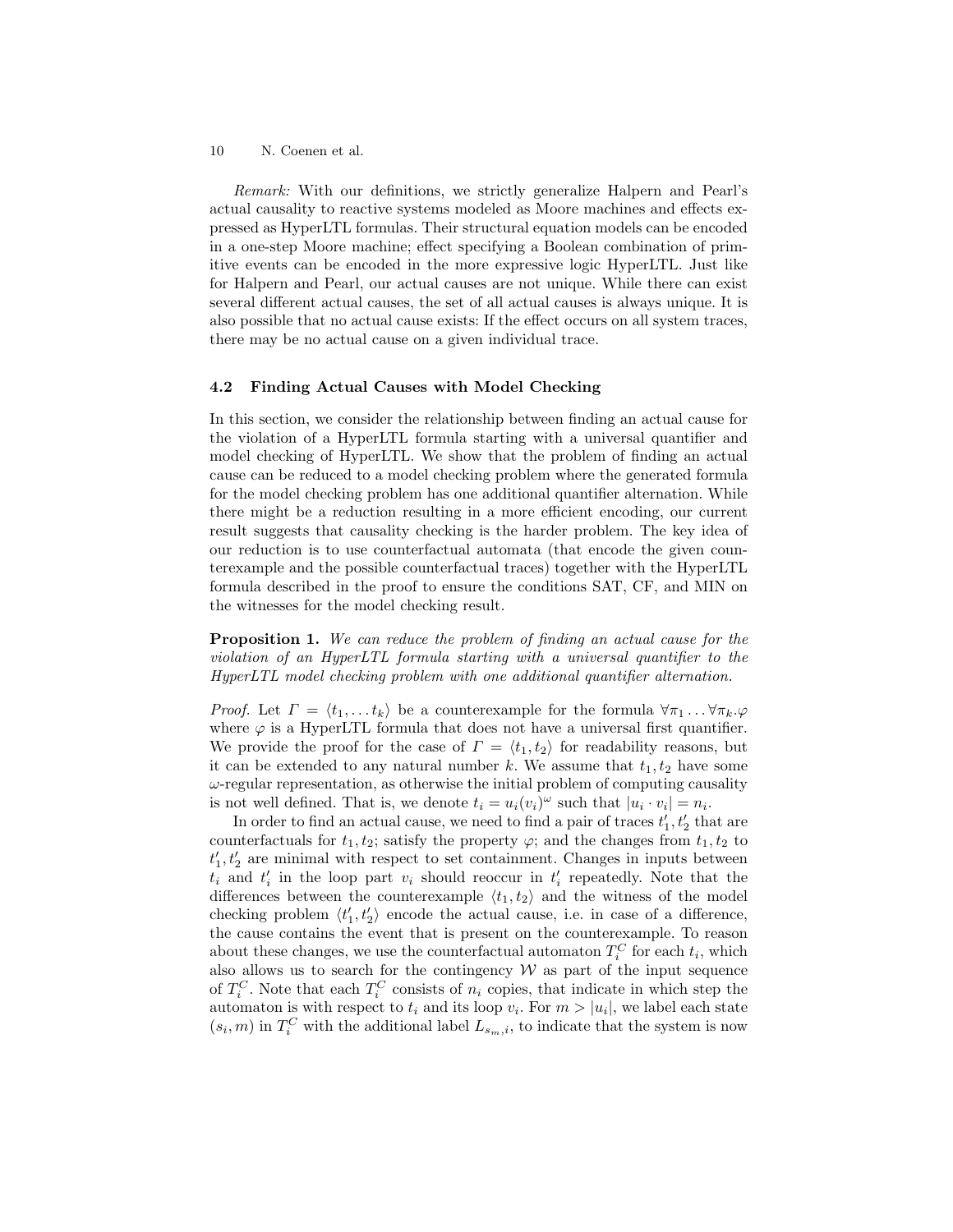in the loop part of  $t_i$ . In addition, we add to the initial state of  $T_i^C$  the label  $l_i$ , and we add to the initial state of the system T the label  $l_{or}$ . The formula  $\psi_{loop}^{i}$  below states that the trace  $\pi$  begins its run from the initial state of  $T_i^C$ (and thus stays in this component through the whole run), and that every time  $\pi$  visits a state on the loop, the same input sequence is observed. This way we enforce the periodic input behavior of the traces  $t_1, t_2$  on  $t'_1, t'_2$ .

$$
\psi_{loop}^{i}(\pi):=l_{i,\pi}\wedge\bigwedge_{L_{s_m,i}}\bigvee_{A\subseteq I}\Box(L_{s_m,i,\pi}\to(\bigwedge_{a\in A}a_{\pi}\wedge\bigwedge_{a\notin A}\neg a_{\pi}))
$$

For a subset of locations  $N \subseteq [1, n_i]$  and a subset of input propositions  $A \subseteq I$ we define  $\psi^i_{diff}[N,A](\pi)$  that states that  $\pi$  differs from  $t_i$  in at least all events  $\langle l_a, m, t_i \rangle$  for  $a \in A, m \in N$ ; and the formula  $\psi_{eq}^i[N, A](\pi)$  that states that for all events that are not defined by A and  $N$ ,  $\pi$  is equal to  $t_i$ .

$$
\psi_{\text{diff}}^i[N, A](\pi) = \bigwedge_{j \in N, a \in A} \bigcirc^j (a_{\pi} \nleftrightarrow a_{t_i})
$$

$$
\psi^i_{eq}[N,A](\pi) = \bigwedge_{j \notin N, a \in I} \bigodot^j (a_{\pi} \leftrightarrow a_{t_i}) \land \bigwedge_{j \in [1,n_i], a \notin A} \bigodot^j (a_{\pi} \leftrightarrow a_{t_i})
$$

We now define the formula  $\psi_{min}^i$  that states that the set of inputs (and locations) on which trace  $\pi$  differs from  $t_i$  is not contained in the corresponding set for  $\pi'$ . We only check locations up until the length  $n_i$  of  $t_i$ .

$$
\psi^i_{min}(\pi, \pi') := \bigwedge_{N \subseteq [i,n_i]} \bigwedge_{A \subseteq \mathcal{I}} \left( \left( \psi^i_{\text{diff}}[N, A](\pi) \wedge \psi^i_{\text{eq}}[N, A](\pi) \right) \rightarrow \neg \psi^i_{\text{eq}}[N, A](\pi') \right)
$$

Denote  $\varphi := Q_1 \tau_1 \dots Q_n \tau_n$ .  $\varphi'(\pi_1, \pi_2)$  where  $Q_i \in {\forall, \exists}$  and  $\tau_i$  are trace variables for  $i \in [1, n]$ . The formula  $\psi_{cause}$  described below states that the two traces  $\pi'_1$  and  $\pi'_2$  are part of the systems  $T_1^C, T_2^C$ , and have the same loop structure as  $t_1$  and  $t_2$ , and satisfy  $\varphi$ . That is, these traces can be obtained by changing the original traces  $t_1, t_2$  and avoid the violation.

$$
\psi_{cause}(\pi'_1, \pi'_2) := \varphi'(\pi'_1, \pi'_2) \wedge \bigwedge_{i=1,2} \psi_{loop}^i(\pi'_i)
$$

Finally,  $\psi_{actual}$  described below states that the counterfactuals  $\pi'_1$ ,  $\pi'_2$  correspond to a minimal change in the input events with respect to  $t_1, t_2$ . All other traces that the formula reasons about start at the initial state of the original system and thus are not affected by the counterfactual changes. We verify  $\psi_{actual}$ against the product automaton  $T \times T_1^C \times T_2^C$  to find these traces  $\pi'_i \in T_i^C$  that witness the presence of a cause, counterfactual and contingency.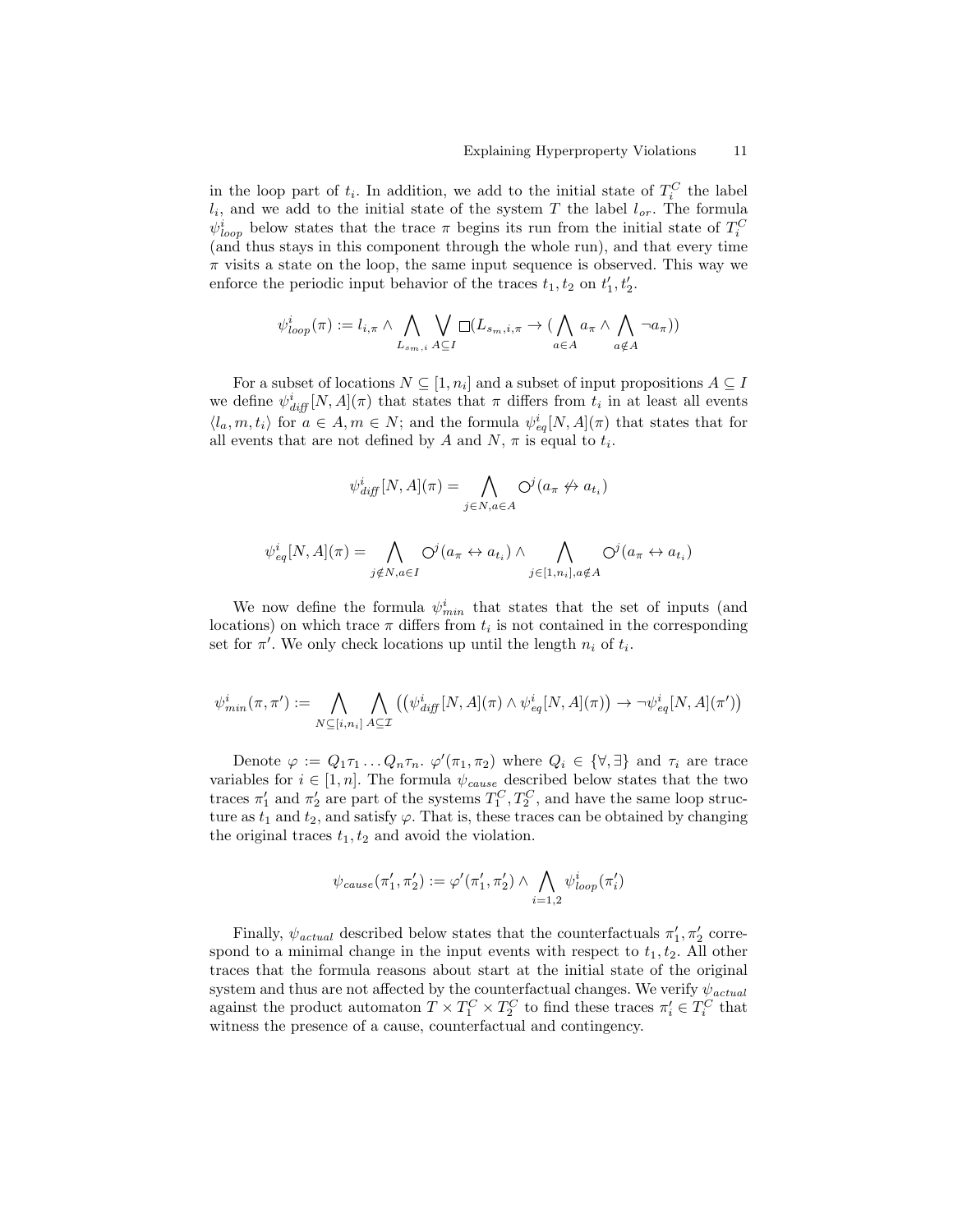$$
\psi_{actual} := \exists \pi'_1 \exists \pi'_2. \ \forall \pi''_1 \pi''_2. \ Q_1 \tau_1 \dots Q_n \tau_n. \ \psi_{cause}(\pi'_1, \pi'_2) \land \bigwedge_{i=1,2} (l_{i, \pi'_i} \land l_{i, \pi''_i})
$$

$$
\land \bigwedge_{i \in [1,n]} l_{or, \tau_i} \land \left(\psi_{cause}(\pi''_1, \pi''_2) \rightarrow \left(\bigwedge_{i=1,2} \psi^i_{min}(\pi'_i, \pi''_i)\right)\right)
$$

Then, if there exists two such traces  $\pi'_1, \pi'_2$  in the system  $T \times T_1^C \times T_2^C$ , they correspond to a minimal cause for the violation. Otherwise, there are no traces of the counterfactual automata that can be obtained from  $t_1, t_2$  using counterfactual reasoning and satisfy the formula  $\varphi$ .

We have shown that we can use HyperLTL model checking to find an actual cause for the violation of a HyperLTL formula. The resulting model checking problem has an additional quantifier alternation which suggests that identifying actual causes is a harder problem. Therefore, we restrict ourselves to finding actual causes for violations of universal HyperLTL formulas. This keeps the algorithms we present in the next section practical as we start without any quantifier alternation and need to solve a model checking problem with a single quantifier alternation. While this restriction excludes some interesting formulas, many can be strengthened into this fragment such that we are able to handle close approximations (c.f. [\[24\]](#page-19-12)). Any additional quantifier alternation from the original formula carries over to an additional quantifier alternation in the resulting model checking problem which in turn leads to an exponential blow-up. The scalability of our approach is thus limited by the complexity of the model checking problem.

### <span id="page-11-0"></span>5 Computing Causes for Counterexamples

In this section, we describe our algorithm for finding actual causes of hyperproperty violations. Our algorithm is implemented on top of MCHyper [\[34\]](#page-20-6), a model checker for hardware circuits and the alternation-free fragment of HyperLTL. In case of a violation, our analysis enriches the provided counterexample with the actual cause which can explain the reason for the violaiton to the user.

We first provide an overview of our algorithm and then discuss each step in detail. First, we compute an over-approximation of the cause using a satisfiability analysis over the transitions taken in the counterexample. This analysis results in a set of candidate events  $\tilde{\mathcal{C}}$ . As we show in Prop. [2,](#page-13-0) every actual cause  $\mathcal{C}$  for the violation is a subset of  $\tilde{\mathcal{C}}$ . In addition, in Prop. [3](#page-13-1) we show that the set  $\tilde{\mathcal{C}}$  satisfies conditions SAT and CF. To ensure MIN, we search for the smallest subset  $\mathcal{C} \subseteq$ C that satisfies SAT and CF. This set C is then our minimal and therefore actual cause. To check condition CF, we need to check the counterfactual of each candidate cause  $\mathcal{C}$ , and potentially also look for contingencies for  $\mathcal{C}$ . We separate our discussion as follows. We first discuss the calculation of the overapproximation  $\tilde{\mathcal{C}}$  (Sec. [5.1\)](#page-12-0), then we present the ActualCause algorithm that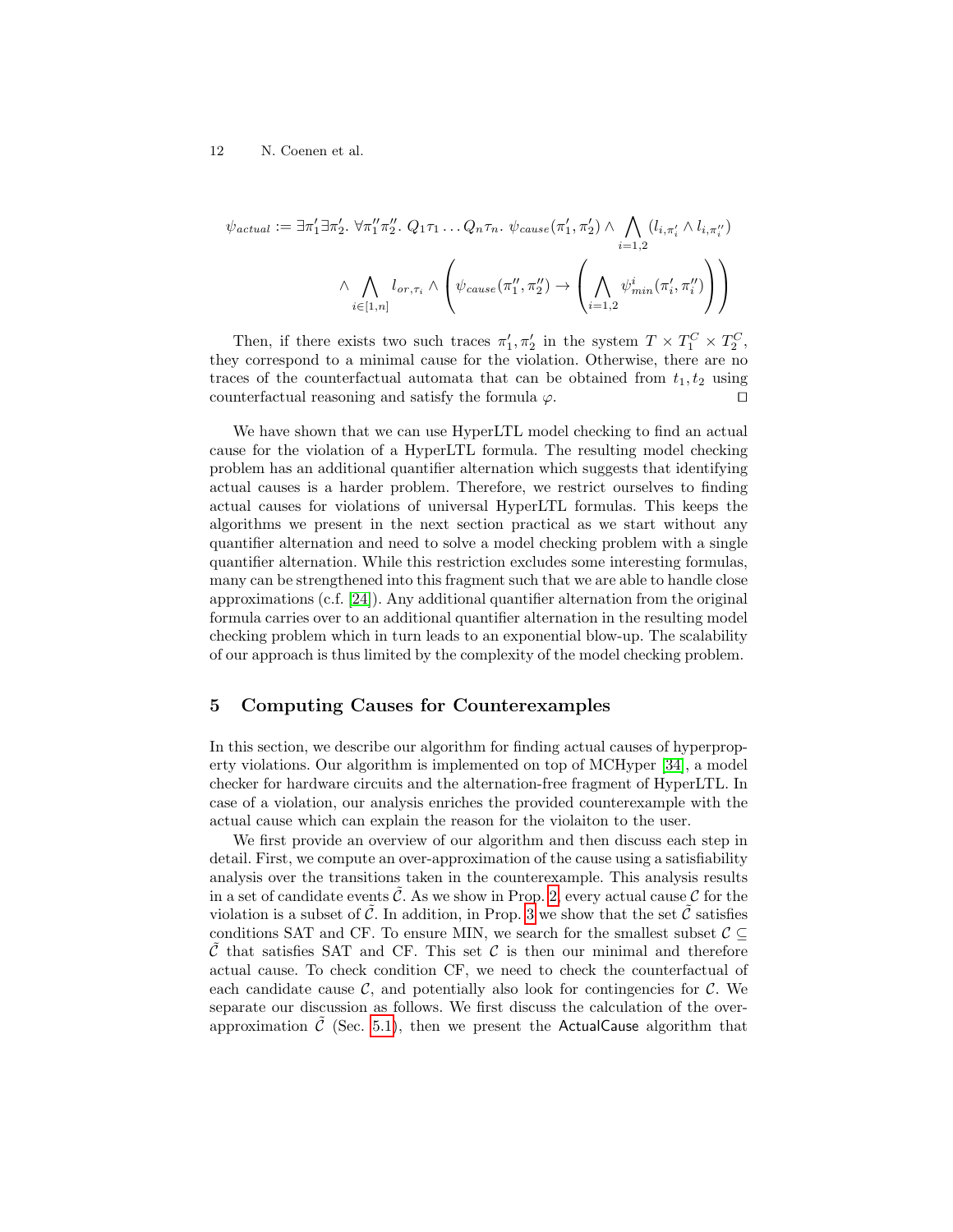identifies a minimal subset of  $\tilde{\mathcal{C}}$  that is an actual cause (Sec. [5.2\)](#page-14-0), and finally we discuss in detail the calculation of contingencies (Sec. [5.3\)](#page-15-0).

In the following sections, we use a reduction of the universal fragment of HyperLTL to LTL, and the advantages of the linear translation of LTL to alternating automata, as we now briefly outline.

HyperLTL to LTL. Let  $\varphi$  be a  $\forall^n$ -HyperLTL formula and  $\Gamma$  be the counterexample. We construct an LTL formula  $\varphi'$  from  $\varphi$  as follows [\[30\]](#page-19-13): atomic propositions indexed with different trace variables are treated as different atomic propositions and trace quantifiers are eliminated. For example  $\forall \pi, \pi'.a_{\pi} \wedge a_{\pi'}$  results in the LTL formula  $a_{\pi} \wedge a_{\pi'}$ . As for  $\Gamma$ , we use the same renaming in order to zip all traces into a single trace, for which we assume the finite representation  $t'' = u'' \cdot (v'')^{\omega}$ , which is also the structure of the model checker's output. The trace t'' is a violation of the formula  $\varphi'$ , i.e., t'' satisfies  $\neg \varphi'$ . We denote  $\bar{\varphi} := \neg \varphi'$ . We can then assume, for implementation concerns, that the specification (and its violation) is an LTL formula, and the counterexample is a single trace. After our causal analysis, the translation back to a cause over hyperproperties is straightforward as we maintain all information about the different traces in the counterexample. Note that this translation works due to the synchronous semantics of HyperLTL.

Finite Trace Model Checking Using Alternating Automata. In verifying condition CF (that is, in computing counterfactuals and contingencies), we need to apply finite trace model checking, as we want to check if the modified trace in hand still violates the specification  $\varphi$ , that is, satisfies  $\overline{\varphi}$ . To this end, we use the lin-ear algorithm of [\[35\]](#page-20-11), that exploits the linear translation of  $\bar{\varphi}$  to an alternating automaton  $\mathcal{A}_{\bar{\varphi}}$ , and using backwards analysis checks the satisfaction of the formula. An alternating automaton [\[67\]](#page-21-7) generalizes non-deterministic and universal automata, and its transition relation is a Boolean function over the states. The run of alternating automaton is then a tree run that captures the conjunctions in the formula. We use the algorithm of [\[35\]](#page-20-11) as a black box (see App. [A.2](#page-23-0) for a formal definition of alternating automata and App. [A.3](#page-23-1) for the translation from LTL to alternating automata). For the computation of contingencies we use an additional feature of the algorithm of [\[35\]](#page-20-11) – the algorithm returns an accepting run tree  $\mathcal T$  of  $\mathcal A_{\bar{\varphi}}$  on  $t''$ , with annotations of nodes that represent atomic subformulas of  $\bar{\varphi}$  that take part in the satisfaction of  $\bar{\varphi}$ . We use this feature also in Sec. [5.1](#page-12-0) when calculating the set of candidate causes.

### <span id="page-12-0"></span>5.1 Computing the Set of Candidate Causes

The events that might have been a part of the cause to the violation are in fact all events that appear on the counterexample, or, equivalently, all events that appear in  $u''$  and  $v''$ . Note that due to the finite representation, this is a finite set of events. Yet, not all events in this set can cause the violation. In order to remove events that could not have been a part of the cause, we perform an analysis of the transitions of the system taken during the execution of  $t''$ . With this analysis we detect which events appearing in the trace locally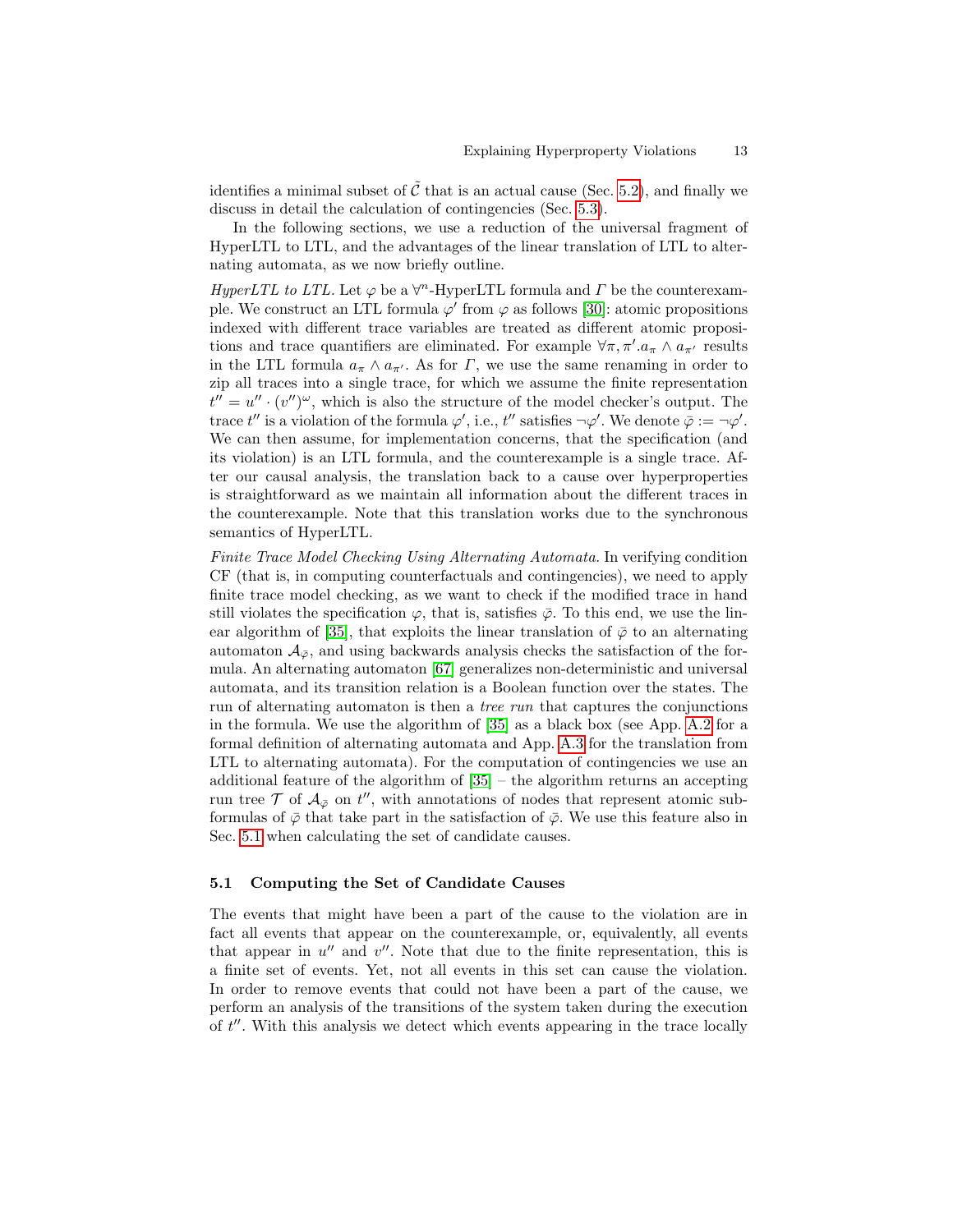cause the respective transitions, and thus might be part of the global cause. Events that did not trigger a transition in this specific trace cannot be a part of the cause. Note that causing a transition and being an actual cause are two different notions - actual causality is defined over the behaviour of the system, not on individual traces. We denote the over-approximation of the cause as  $\mathcal{C}$ . Formally, we represent each transition as a Boolean function over inputs and states. Let  $\delta_n$  denote the formula representing the transition of the system taken when reading  $t''[n]$ , and let  $c_{a,n,i}$  be a Boolean variable that corresponds to the event  $\langle a_{t_i}, n, t'' \rangle$ .<sup>[5](#page-13-2)</sup> Denote  $\psi_n^t = \bigwedge_{a_{t_i} \in t''[n]} c_{a,n,i} \wedge \bigwedge_{a_{t_i} \notin t''[n]} \neg c_{a,n,i}$ , that is,  $\psi_n^t$ expresses the exact set of events in  $t''[n]$ . In order to find events that might trigger the transition  $\delta_n$ , we check for the *unsatisfiable core* of  $\psi_n = (\neg \delta_n) \wedge \psi_n^t$ . Intuitively, the unsatisfiable core of  $\psi_n$  is the set of events that force the system to take this specific transition. For every  $c_{a,n,i}$  (or  $\neg c_{a,n,i}$ ) in the unsatisfiable core that is also a part of  $\psi_n^t$ , we add  $\langle a, n, t_i \rangle$  (or  $\langle \neg a, n, t_i \rangle$ ) to  $\tilde{C}$ .

We use unsatisfiable cores in order to find input events that are necessary in order to take a transition. However, this might not be enough. There are cases in which inputs that appear in formula  $\bar{\varphi}$  are not detected using this method, as they are not essential in order to take a transition; however, they might be considered a part of the actual cause, as negating them can avoid the violation. Therefore, as a second step, we apply the algorithm of [\[35\]](#page-20-11) on the annotated automaton  $\mathcal{A}_{\bar{\varphi}}$  in order to find the specific events that affect the satisfaction of  $\bar{\varphi}$ , and we add these events to  $\tilde{\mathcal{C}}$ . Then, the unsatisfiable core approach provides us with inputs that affect the computation and might cause the violation even though they do not appear on the formula itself; while the alternating automaton allows us to find inputs that are not essential for the computation, but might still be a part of the cause as they appear on the formula.

<span id="page-13-0"></span>**Proposition 2.** The set  $\tilde{\mathcal{C}}$  is indeed an over-approximation of the cause for the violation. That is, every actual cause  $\mathcal C$  for the violation is a subset of  $\tilde{\mathcal C}$ .

*Proof (sketch)*. Let  $e = \langle l_a, n, t \rangle$  be an event such that e is not in the unsatisfiable core of  $\psi_n$  and does not directly affect the satisfaction of  $\bar{\varphi}$  according to the alternating automata analysis. That is, the transition corresponding to  $\psi_n^t$  is taken regardless of  $e$ , and thus all future events on  $t$  remain the same regardless of the valuation of e. In addition, the valuation of the formula  $\bar{\varphi}$  is the same regardless of e, since: (1) e does not directly affect the satisfaction of  $\bar{\varphi}$ ; (2) e does not affect future events on  $t$  (and obviously it does not affect past events). Therefore, every set  $\mathcal{C}'$  such that  $e \in \mathcal{C}'$  is not minimal, and does not form a cause. Since the above is true for all events  $e \notin \mathcal{C}$ , it holds that  $\mathcal{C} \subseteq \mathcal{C}$  for every actual cause  $\mathcal{C}.$ 

<span id="page-13-1"></span>**Proposition 3.** The set  $\tilde{C}$  satisfies conditions SAT and CF.

*Proof.* The condition SAT is satisfied as we add to  $\tilde{C}$  only events that indeed occur on the counterexample trace. For CF, consider that  $\mathcal C$  is a super-set of the

<span id="page-13-2"></span><sup>&</sup>lt;sup>5</sup> That is,  $\neg c_{a,n,i}$  corresponds to the event  $\langle \neg a_{t_i}, n, t'' \rangle$ . Recall that the atomic propositions on the zipped trace  $t''$  are annotated with the original trace  $t_i$  from  $\Gamma$ .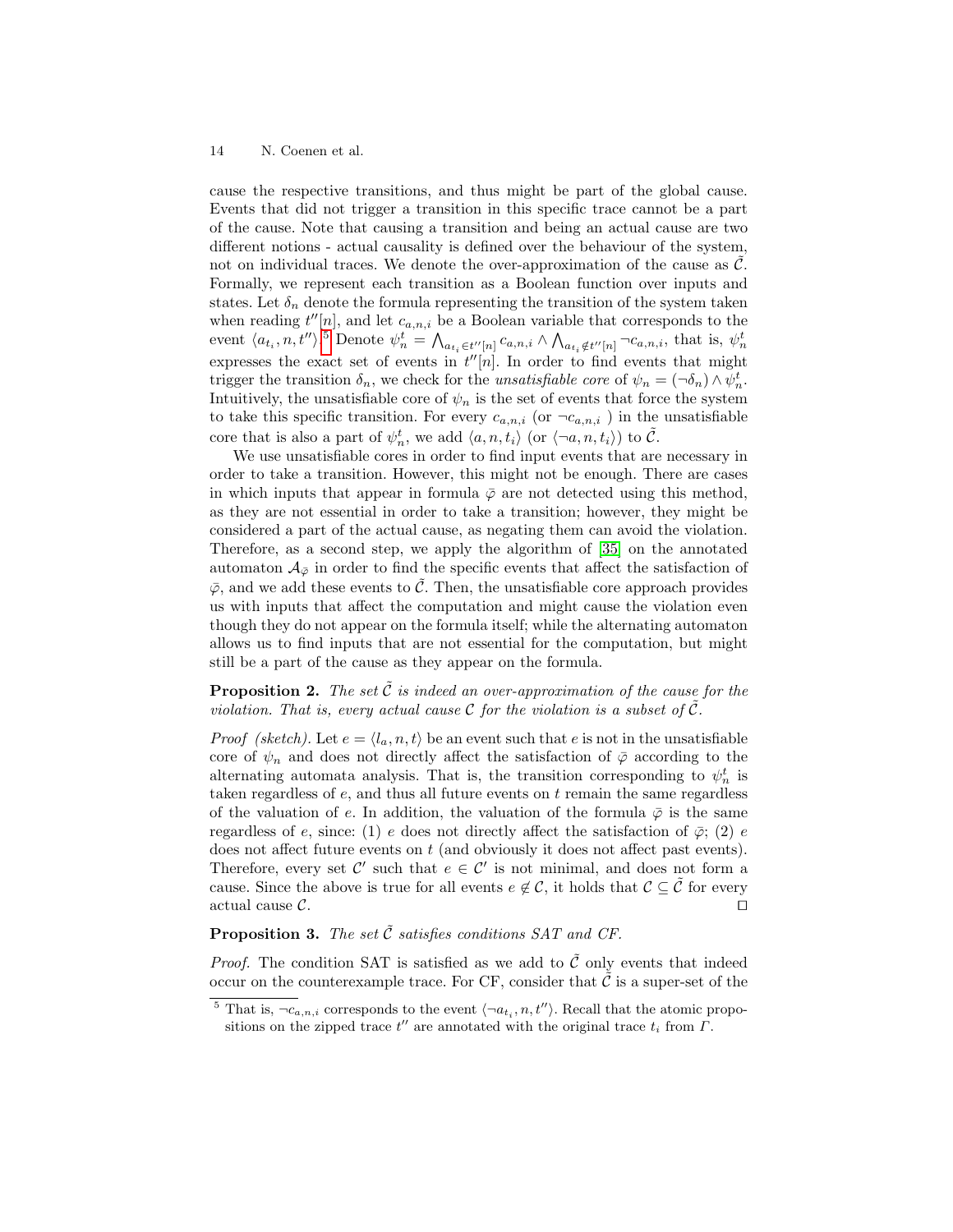**Algorithm 1:** ActualCause( $\varphi, \Gamma, \tilde{\mathcal{C}}$ )

**Input:** Hyperproperty  $\varphi$ , counterexample  $\Gamma$  violating  $\varphi$ , and a set of candidate causes  $\tilde{\mathcal{C}}$  for which conditions SAT and CF hold. **Output:** A set of input events  $\mathcal C$  which is an actual cause for the violation. 1 for  $i \in [1, \ldots, |\mathcal{C}|-1]$  do 2  $\vert$  for  $C \subset \tilde{C}$  with  $|C| = i$  do **3** | let  $\Gamma^f$  = intervene( $\Gamma, \mathcal{C}, \emptyset$ );  $\begin{array}{cc} \textbf{4} & | & \textbf{if} \ \Gamma^f \vDash \varphi \textbf{ then} \end{array}$  $5 \mid \cdot \cdot \cdot \cdot \cdot$  return  $\mathcal{C}$ ;  $6$  | else  $7$  | |  $\tilde{W}$  = ComputeContingency( $\varphi, \Gamma, \mathcal{C}$ ); 8 if  $\tilde{W} \neq \emptyset$  then  $9 \mid \cdot \cdot \cdot \cdot \cdot$  return  $\mathcal{C}$ ; 10 return  $\mathcal{C}$ ;

<span id="page-14-1"></span>actual cause  $\mathcal{C}$ , so the same contingency and counterfactual of  $\mathcal{C}$  will also apply for  $\hat{\mathcal{C}}$ . This is since in order to compute counterfactual we are allowed to flip any subset of the events in  $\mathcal{C}$ , and any such subset is also a subset of  $\tilde{\mathcal{C}}$ . In addition, in computing contingencies, we are allowed to flip any subset of outputs as long as they agree with the counterexample trace, which is independent in  $\tilde{\mathcal{C}}$  and  $\mathcal{C}$ .  $\Box$ 

#### <span id="page-14-0"></span>5.2 Checking Actual Causality

Due to Prop. [2](#page-13-0) we know that in order to find an actual cause, we only need to consider subsets of  $\tilde{\mathcal{C}}$  as candidate causes. In addition, since  $\tilde{\mathcal{C}}$  satisfies condition SAT, so do all of its subsets. We thus only need to check conditions CF and MIN for subsets of  $\tilde{C}$ . Our actual causality computation, presented in Alg. [1](#page-14-1) is as follows. We start with the set  $\tilde{C}$ , that satisfies SAT and CF. We then check if there exists a more minimal cause that satisfies CF. This is done by iterating over all subsets  $\mathcal{C}'$  of  $\tilde{\mathcal{C}}$ , ordered by size and starting with the smallest ones, and checking if the counterfactual for the  $\mathcal{C}'$  manages to avoid the violation; and if not, if there exists a contingency for this  $\mathcal{C}'$ . If the answer to one of these questions is yes, then  $C'$  is a minimal cause that satisfies SAT, CF, and MIN, and thus we return  $\mathcal{C}'$  as our actual cause. We now elaborate on CF and MIN.

CF. As we have mentioned above, checking condition CF is done in two stages – checking for counterfactuals and computing contingencies. We first show that we do not need to consider all possible counterfactuals, but only one counterfactual for each candidate cause.

**Proposition 4.** In order to check if a candidate cause  $\tilde{C}$  is an actual cause it is enough to test the one counterfactual where all the events in  $\tilde{\mathcal{C}}$  are flipped.

*Proof.* Assume that there is a strict subset C of  $\tilde{C}$  such that we only need to flip the valuations of events in  $\mathcal C$  in order to find a counterfactual or contingency, thus  $\mathcal C$  satisfies CF. Since  $\mathcal C$  is a more minimal cause than  $\mathcal C$ , we will find it during the minimality check.  $\Box$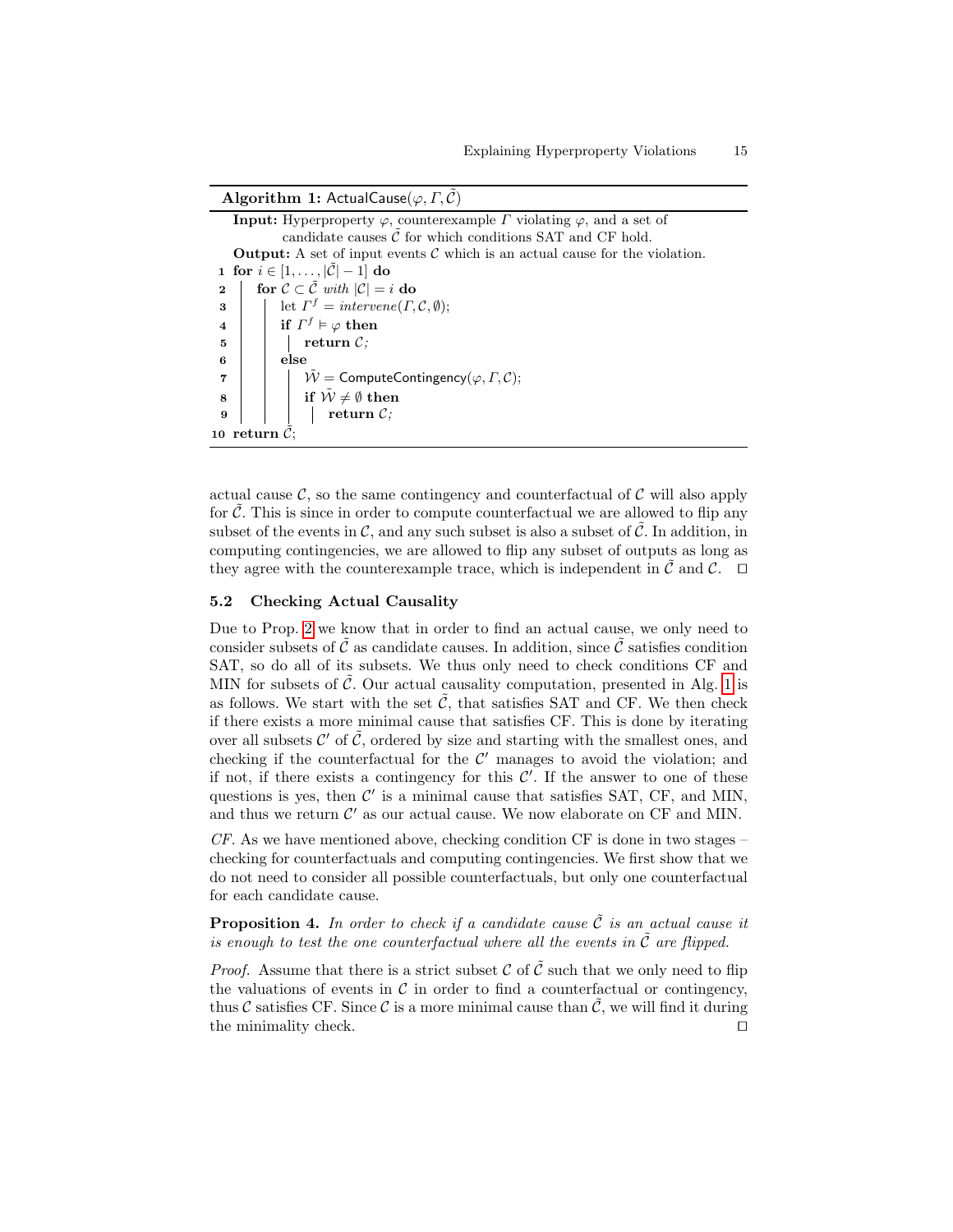Algorithm 2: ComputeContingency( $\varphi, \Gamma, C$ )

<span id="page-15-2"></span>**Input:** Hyperproperty  $\varphi$ , a counterexample  $\Gamma$  and a potential cause  $\mathcal{C}$ . **Output:** a set of output events W which is a contingency for  $\varphi$ ,  $\Gamma$  and  $\mathcal{C}$ , or  $\emptyset$ if no contingency found. 1 let t'' be the zipped trace of  $\Gamma, \varphi'$  be the LTL formula obtained from  $\varphi$ , and  $\bar{\varphi} = \neg \varphi';$ 2 let  $\mathcal{A}_{\bar{\varphi}}$  be the alternating automaton for  $\bar{\varphi}$ ; **3** let  $t^f$  be the counterfactual trace obtained from  $t''$  by flipping all events in  $\mathcal{C}$ ; 4 let N be the sets of events derived from the annotated run tree of  $\mathcal{A}_{\bar{\varphi}}$  on  $t^f$ ; 5 let  $\mathcal{O}' := \{ \langle l_{a_t}, n, t'' \rangle \in OE \mid a_t \in t''[n] \leftrightarrow a_t \notin t^f[n] \};$ 6 for every subset  $W' \subseteq (N \cap \mathcal{O}')$ , and then for every other subset  $W' \subseteq \mathcal{O}'$  do 7  $t^m :=$  intervene(t'', C, W');  $\textbf{s} \quad | \quad \text{if } t^m \vDash \varphi' \text{ then}$  $9 \mid \quad | \quad \text{return } \mathcal{W}';$ 10 return  $\emptyset$ ;

<span id="page-15-3"></span><span id="page-15-1"></span>We assume that CF holds for the input set  $\tilde{C}$  and check if it holds for any smaller subset  $\mathcal{C} \subset \tilde{\mathcal{C}}$ . CF holds for C if (1) flipping all events in C is enough to avoid the violation of  $\varphi$  or if (2) there exists a non-empty set of contingencies for C that ensures that  $\varphi$  is not violated. The computation of contingencies is described in Alg. [2.](#page-15-1) Verifying condition CF involves model checking traces against an LTL formula, as we check in Alg. [1](#page-14-1) (line 3) if the property  $\varphi$  is still violated on the counterfactual trace with the empty contingency, and on the counterfactual traces resulting from the different contingency sets we consider in Alg. [2](#page-15-1) (line 7). In both scenarios, we apply finite trace model checking, as described at the beginning of Sec. [5](#page-11-0) (as we assume a lasso-shaped representation of our traces).

MIN. To check if C is minimal, we need to check if there exists a subset of C that satisfies CF. We check CF for all subsets, starting with the smallest one, and report the first subset that satisfies CF as our actual cause. (Note that we already established that  $\mathcal C$  and all of its subsets satisfy SAT.)

### <span id="page-15-0"></span>5.3 Computing Contingencies

Recall that the role of contingencies is to eliminate the effect of other possible causes from the counterfactual world, in case these causes did not affect the violation in the actual world. More formally, in computing contingencies we look for a set  $W$  of output events such that changing these outputs from their value in the counterfactual to their value in the counterexample  $t''$  results in avoiding the violation. Note that the inputs remain as they are in the counterfactual. We note that the problem of finding contingencies is hard, and in general is equivalent to the problem of model checking. This is since we need to consider all traces that are the result of changing some subset of events (output  $+$  time step) from the counterfactual back to the counterexample, and to check if there exists a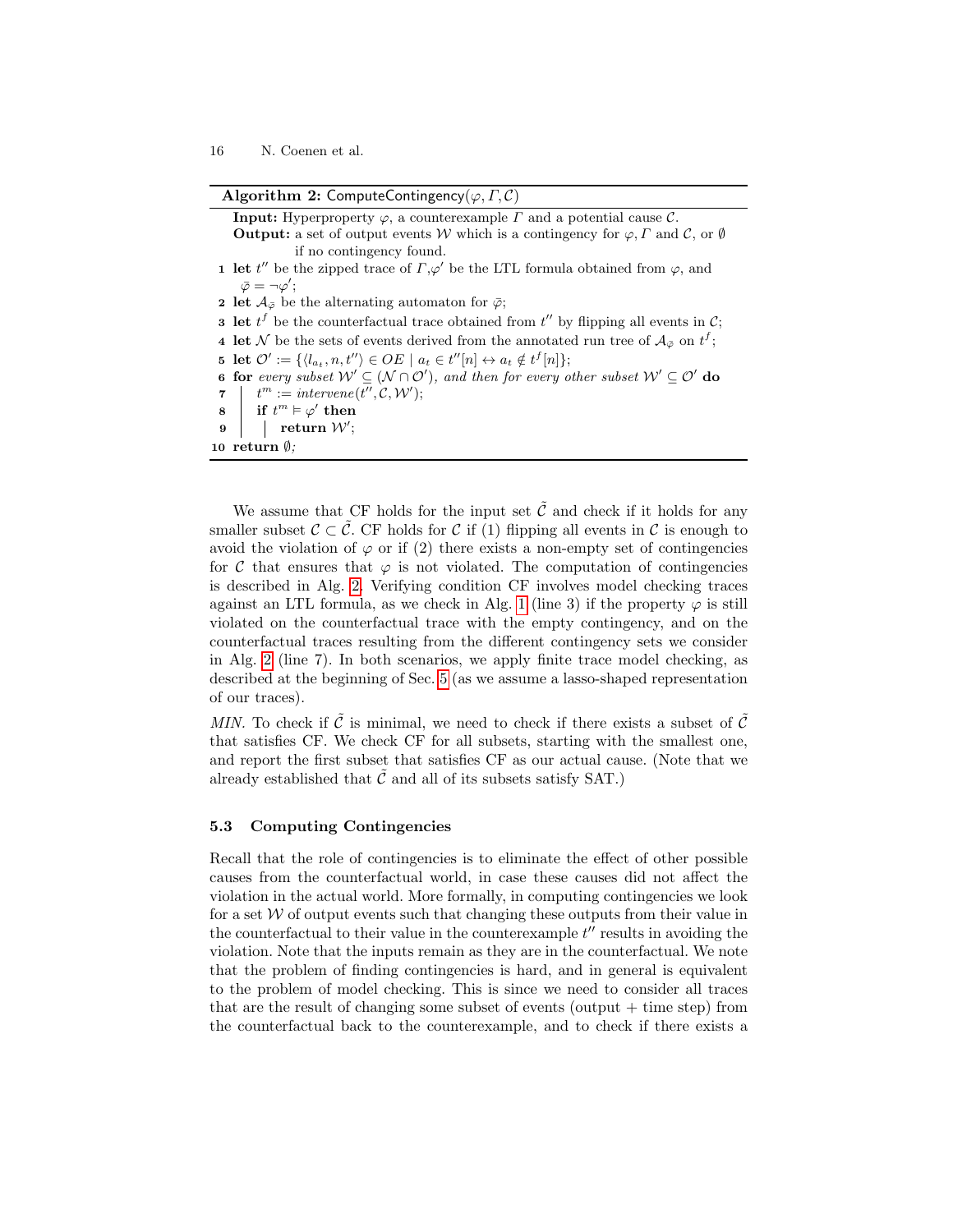trace in this set that avoids the violation. Unfortunately, we are unable to avoid an exponential complexity in the size of the original system, in the worst case. However, our experiments show that in practice, most cases do not require the use of contingencies.

Our algorithm for computing contingencies (Alg. [2\)](#page-15-1) works as follows. Let  $t<sup>f</sup>$  be the counterfactual trace. As a first step, we use the annotated run tree  $\mathcal T$  of the alternating automaton  $\mathcal A_{\bar{\varphi}}$  on  $t^f$  to detect output events that appear in  $\bar{\varphi}$  and take part in satisfying  $\bar{\varphi}$ . Subsets of these output events are our first candidates for contingencies as they are directly related to the violation (Alg. [2](#page-15-1) lines [4-](#page-15-2)[9\)](#page-15-3). If we were not able to find a contingency, we continue to check all possible subsets of output events that differ from the original counterexample trace. We test the different outputs by feeding the Counterfactual automaton of Def. [4](#page-6-0) with additional inputs from the set  $I^C$ . The resulted trace is then our candidate contingency, which we try to verify against  $\varphi$ . The number of different input sequences is bounded by the size of the product of the Counterfactual automaton and the automaton for  $\bar{\varphi}$ , and thus the process terminates.

Theorem 1 (Correctness). Our algorithm is sound and complete. That is, let  $\Gamma$  be a counterexample with a finite representation to a  $\forall^n$ -HyperLTL formula  $\psi$ . Then, our algorithm returns an actual cause for the violation, if such exists.

Proof. Soundness. Since we verify each candidate set of inputs according to the conditions SAT, CF and MIN, it holds that every output of our algorithm is indeed an actual cause. Completeness. If there exists a cause, then due to Prop. [2,](#page-13-0) it is a subset of the finite set  $\tilde{\mathcal{C}}$ . Since in the worst case we test every subset of  $\tilde{\mathcal{C}}$ , if there exists a cause we will eventually find it.

# 6 Implementation and Experiments

We implemented Alg. [1](#page-14-1) and evaluated it on publicly available example instances of HyperVis [\[47\]](#page-20-8), for which their state graphs were available. In the following, we provide implementation details, report on the running time and show the usefulness of the implementation by comparing to the highlighting output of HyperVis. Our implementation is written in Python and uses py-aiger [\[68\]](#page-21-8) and Spot [\[26\]](#page-19-14). We compute the candidate cause according to Sec. [5.1](#page-12-0) with py-sat [\[49\]](#page-20-12), using Glucose 4 [\[3,](#page-18-1)[65\]](#page-21-9), building on Minisat [\[65\]](#page-21-9). We ran experiments on a MacBook Pro with a 3, 3 GHz Dual-Core Intel Core i7 processor and 1[6](#page-16-0) GB RAM<sup>6</sup>.

Experimental results. The results of our experimental evaluation can be found in Tab. [1.](#page-17-0) We report on the size of the analyzed counterexample |Γ|, the size of the violated formula  $|\varphi|$ , how long it took to compute the first, over-approximated cause (see time( $\mathcal{C}$ )) and state the approximation  $\mathcal{C}$  itself, the number of computed minimal causes  $\#(\mathcal{C})$  and the time it took to compute all of them (see time( $\forall \mathcal{C}$ )). The Running Example is described in Sec. [3,](#page-4-0) the instance Security in & out

<span id="page-16-0"></span> $6$  Our prototype implementation and the experimental data are both available at: <https://github.com/reactive-systems/explaining-hyperproperty-violations>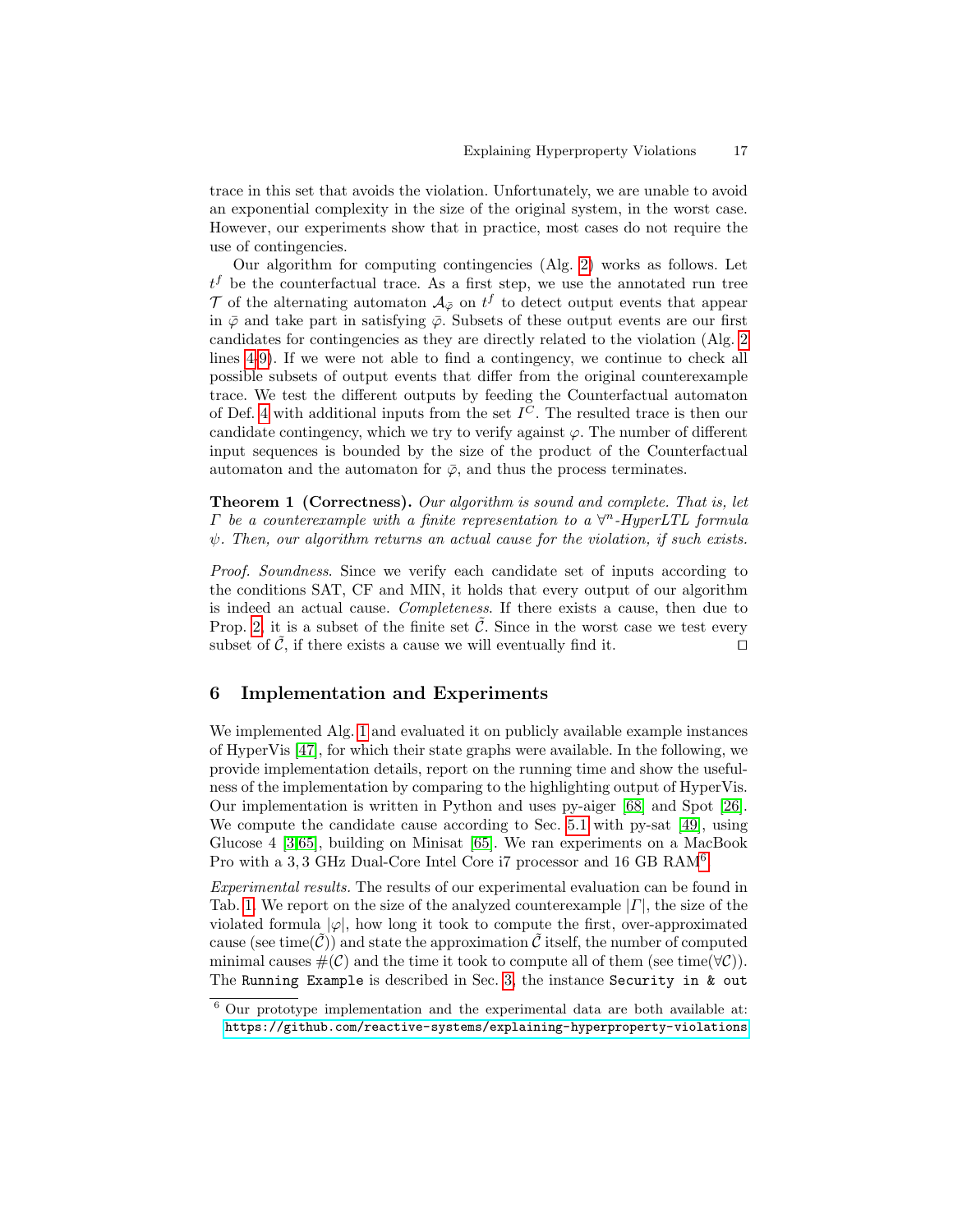| Instance               |    | lφl | $time(\mathcal{C})$ | $\curvearrowright$                                                                                                                                                                                   | $#({\cal C})$ | $time(\forall \mathcal{C})$ |
|------------------------|----|-----|---------------------|------------------------------------------------------------------------------------------------------------------------------------------------------------------------------------------------------|---------------|-----------------------------|
| Running example        | 10 | 9   | 19                  | $\neg hi^0_{t_1}, hi^0_{t_2}$                                                                                                                                                                        | 2             | 55                          |
| Security in & out      | 35 | 19  | 292                 | $hi^2_{t_1}$ , $\neg hi^0_{t_1}$ , $\neg hi^3_{t_1}$ , $\neg hi^1_{t_1}$                                                                                                                             | 8             | 798                         |
| Drone example 1        | 24 | -19 | 33                  | $hi_{t_2}^2$ , $hi_{t_2}^0$ , $hi_{t_2}^1$ , $hi_{t_2}^3$<br>$bound_{t_1}^2$ , $\neg bound_{t_1}^1$ , $up_{t_1}^1$ , $\neg up_{t_1}^2$<br>$bound_{t_2}^2$ , $\neg bound_{t_2}^1$ , $\neg up_{t_2}^1$ | 5             | 367                         |
| Drone example 2        | 18 | 36  | 31                  | bound $\frac{1}{t_1}$ , $\neg bound_{t_2}^1$ , $up_{t_2}^1$                                                                                                                                          | 3             | 256                         |
| Asymmetric arbiter '19 | 28 | 35  | 53                  | see Appendix A.4                                                                                                                                                                                     | 10            | 490                         |
| Asymmetric arbiter     | 72 | 35  | 70                  | see Appendix A.4                                                                                                                                                                                     | 24            | 1480                        |

<span id="page-17-0"></span>Table 1: Experimental results of our implementation. Times are given in ms.

refers to a system which leaks high security input by not satisfying a noninterference property, the Drone examples consider a leader-follower drone scenario, and the Asymmetric Arbiter instances refer to arbiter implementations that do not satisfy a symmetry constraint. Specifications can be found in App. [A.5.](#page-24-0)

Our first observation is that the cause candidate  $\tilde{\mathcal{C}}$  can be efficiently computed thanks to the iterative computation of unsatisfiable cores (Sec. [5.1\)](#page-12-0). The cause candidate provides a tight over-approximation of possible minimal causes. As expected, the runtime for finding minimal causes increases for larger counterexamples. However, as our experiments show, the overhead is manageable, because we optimize the search for all minimal causes by only considering every subset in  $\mathcal C$  instead of naively going over every combination of input events (see Prop. [2\)](#page-13-0). Compared to the computationally heavy task of model checking to get a counterexample, our approach incurs little additional cost, which matches our theoretical results (see Prop. [1\)](#page-9-0). During our experiments, we have found that computing the candidate  $\tilde{\mathcal{C}}$  first has, additionally to providing a powerful heuristic, another benefit: Even when the computation of minimal causes becomes increasingly expensive,  $\tilde{\mathcal{C}}$  can serve as an intermediate result for the user. By filtering for important inputs, such as high security inputs,  $\mathcal C$  already gives great insight to why the property was violated. In the asymmetric arbiter instance, for example, the input events  $\langle \neg \textit{tb\_secret}, 3, t_0 \rangle$  and  $\langle \textit{tb\_secret}, 3, t_1 \rangle$  of  $\tilde{C}$ , which cause the violation, immediately catch the eye (c.f App. [A.4\)](#page-23-2).

Comparison to HyperVis. HyperVis [\[47\]](#page-20-8) is a tool for visualizing counterexamples returned from the HyperLTL model checker MCHyper [\[34\]](#page-20-6). It highlights the events in the trace that it considers responsible for the violation based on the formula and the set of traces, without considering the system model. However, violations of many relevant security policies such as observational determinism are not caused by events whose atomic propositions appear in the formula, as can be seen in our running example (see Sec. [3](#page-4-0) and Ex. [2\)](#page-8-0). When running the highlight function of HyperVis for the counterexample traces  $t_1, t_2$  on Running example, the output events  $\langle lo, 1, t_1 \rangle$  and  $\langle \neg lo, 1, t_2 \rangle$  will be highlighted, neglecting the decisive high security input hi. Using our method additionally reveals the input events  $\langle \neg hi, 0, t_1 \rangle$  and  $\langle hi, 0, t_2 \rangle$ , i.e., an actual cause (see Tab. [1\)](#page-17-0). This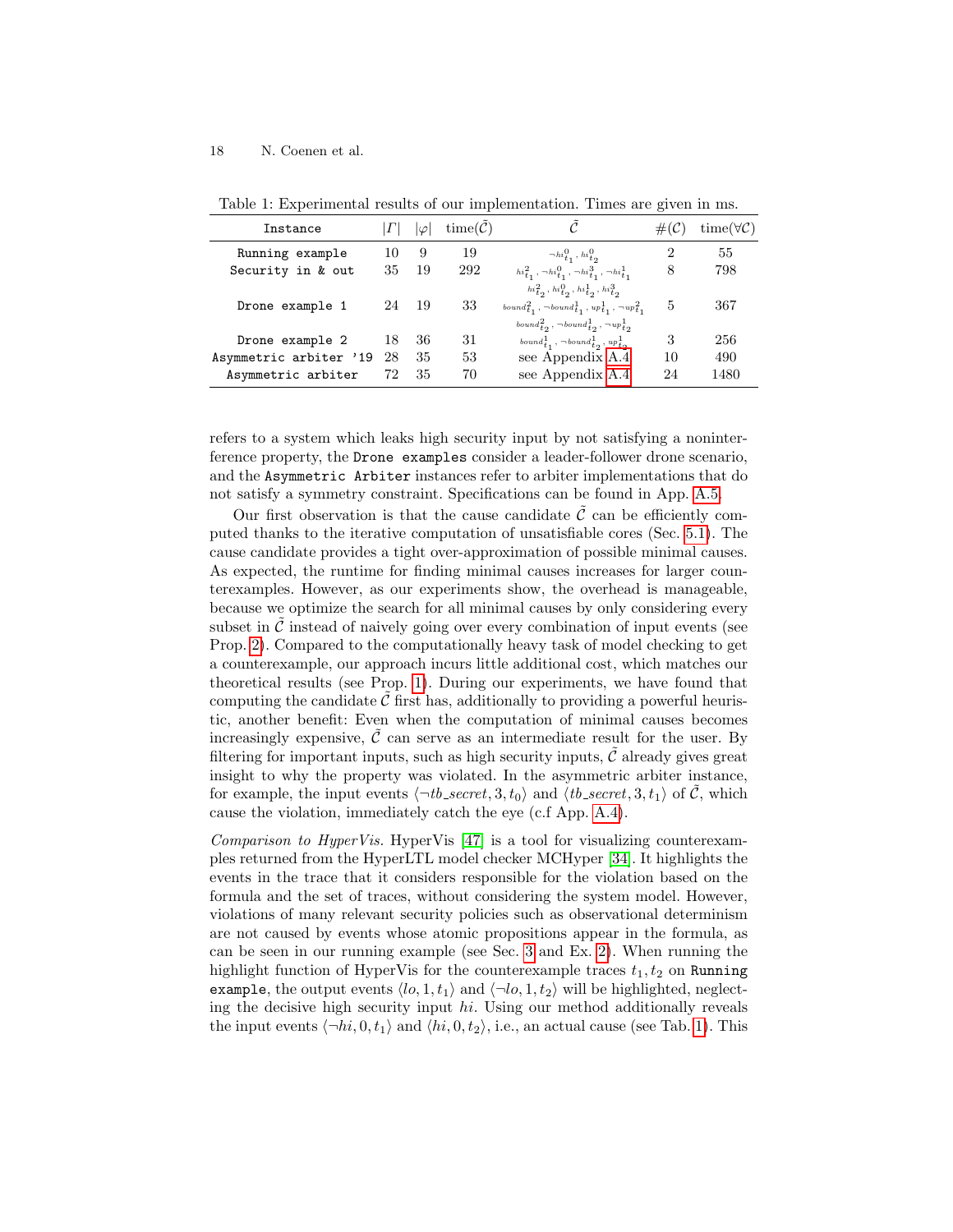pattern can be observed throughout all considered instances in our experiments. For instance in the Asymmetric arbiter instance mentioned above, the input events causing the violation also do not occur in the formula (see App. [A.5\)](#page-24-0) and thus HyperVis does not highlight this important cause for the violation.

# 7 Related Work

With the introduction of HyperLTL and HyperCTL<sup>\*</sup> [\[20\]](#page-19-6), temporal hyperproperties have been studied extensively: satisfiability [\[28,](#page-19-15)[37](#page-20-13)[,59\]](#page-21-10), model checking [\[34,](#page-20-6)[48,](#page-20-7)[33\]](#page-20-14), program repair [\[11\]](#page-19-16), monitoring [\[31](#page-20-15)[,10,](#page-19-17)[66,](#page-21-11)[2\]](#page-18-2), synthesis [\[29\]](#page-19-18), and expressiveness studies [\[22](#page-19-19)[,52,](#page-20-16)[36\]](#page-20-10). Causal analysis of hyperproperties has been studied theoretically based on counterfactual builders [\[39\]](#page-20-17) instead of actual causality, as in our work. Explanation methods  $[4]$  exist for trace properties  $[69,5,38,40,41]$  $[69,5,38,40,41]$  $[69,5,38,40,41]$  $[69,5,38,40,41]$  $[69,5,38,40,41]$ , integrated in several model checkers [\[19,](#page-19-20)[14,](#page-19-21)[15\]](#page-19-22). Minimization [\[53\]](#page-21-13) has been studied, as well as analyzing several system traces together [\[42,](#page-20-20)[64](#page-21-14)[,9\]](#page-19-23). There exists work in explaining counterexamples for function block diagrams [\[50,](#page-20-21)[62\]](#page-21-15). MOD-CHK uses a causality analysis [\[7\]](#page-19-24) returning an over-approximation, while we provide minimal causes. Lastly, there are approaches which define actual causes for the violation of a trace property using Event Order Logic [\[13,](#page-19-7)[55](#page-21-16)[,56\]](#page-21-17).

# 8 Conclusion

We present an explanation method for counterexamples to hyperproperties described by HyperLTL formulas. We lift Halpern and Pearl's definition of actual causality to effects described by hyperproperties and counterexamples given as sets of traces. Like the definition that inspired us, we allow modifications of the system dynamics in the counterfactual world through contingencies, and define these possible counterfactual behaviors in an automata-theoretic approach. The evaluation of our prototype implementation shows that our method is practically applicable and significantly improves the state-of-the-art in explaining counterexamples returned by a HyperLTL model checker.

# References

- <span id="page-18-0"></span>1. Apache log4j security vulnerabilities, [https://logging.apache.org/log4j/2.x/](https://logging.apache.org/log4j/2.x/security.html) [security.html](https://logging.apache.org/log4j/2.x/security.html)
- <span id="page-18-2"></span>2. Agrawal, S., Bonakdarpour, B.: Runtime verification of k-safety hyperproperties in hyperltl. In: CSF 2016.<https://doi.org/10.1109/CSF.2016.24>
- <span id="page-18-1"></span>3. Audemard, G., Simon, L.: Predicting learnt clauses quality in modern SAT solvers. In: IJCAI 2009. <http://ijcai.org/Proceedings/09/Papers/074.pdf>
- <span id="page-18-3"></span>4. Baier, C., Dubslaff, C., Funke, F., Jantsch, S., Majumdar, R., Piribauer, J., Ziemek, R.: From Verification to Causality-Based Explications. In: ICALP 2021
- <span id="page-18-4"></span>5. Ball, T., Naik, M., Rajamani, S.K.: From symptom to cause: localizing errors in counterexample traces. In: POPL 2003.<https://doi.org/10.1145/604131.604140>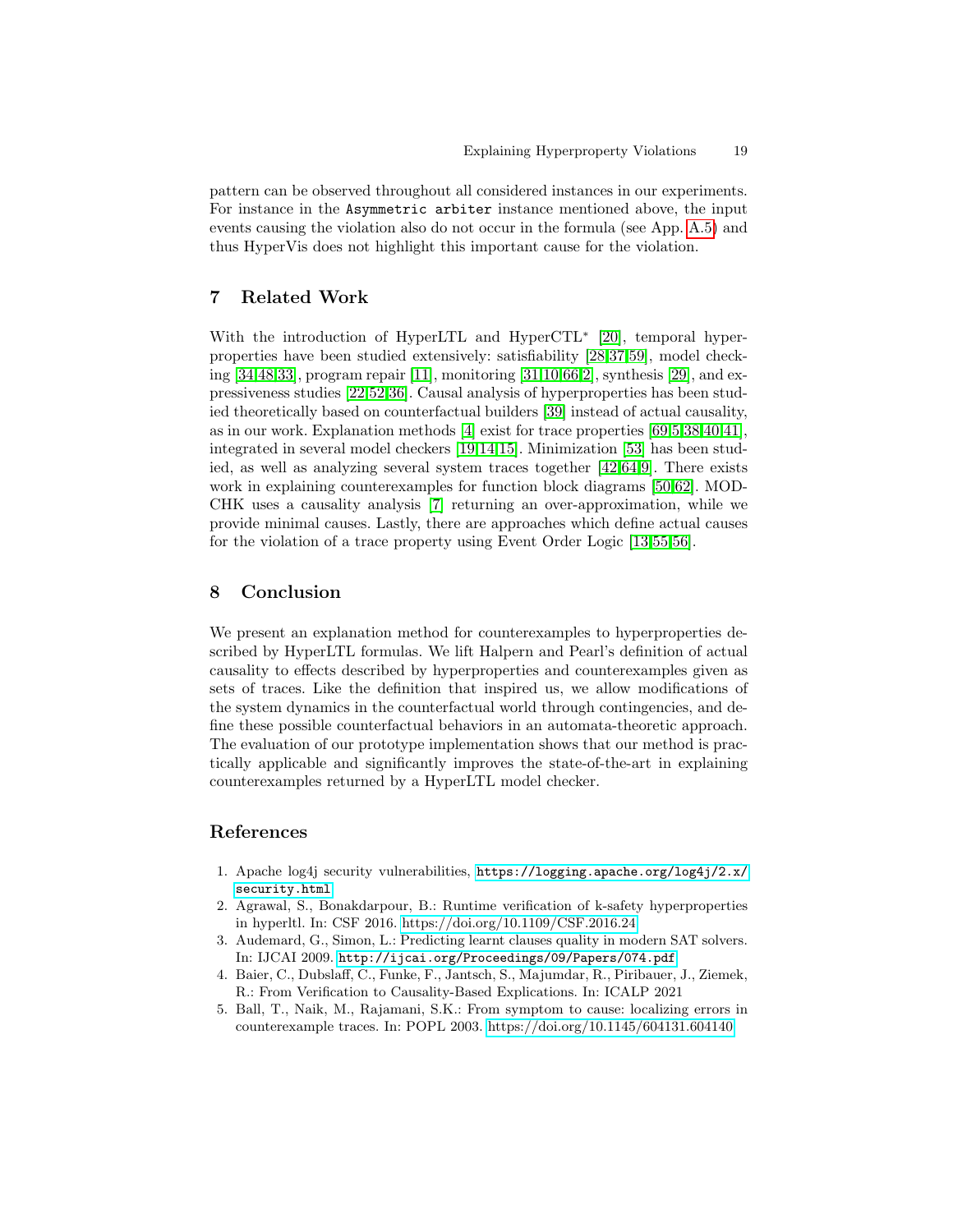- 20 N. Coenen et al.
- <span id="page-19-10"></span>6. Barthe, G., D'Argenio, P.R., Rezk, T.: Secure information flow by self-composition. Math. Struct. Comput. Sci. 21(6), 1207–1252 (2011)
- <span id="page-19-24"></span>7. Beer, I., Ben-David, S., Chockler, H., Orni, A., Trefler, R.J.: Explaining counterexamples using causality. In: Computer Aided Verification, CAV 2009
- <span id="page-19-9"></span>8. Biere, A.: The AIGER And-Inverter Graph (AIG) format version 20071012. Tech. Rep. Report 07/1, Johannes Kepler University (2007)
- <span id="page-19-23"></span>9. Bochot, T., Virelizier, P., Waeselynck, H., Wiels, V.: Paths to property violation: A structural approach for analyzing counter-examples. In: HASE 2010
- <span id="page-19-17"></span>10. Bonakdarpour, B., Finkbeiner, B.: The complexity of monitoring hyperproperties. In: CSF 2018.<https://doi.org/10.1109/CSF.2018.00019>
- <span id="page-19-16"></span>11. Bonakdarpour, B., Finkbeiner, B.: Program repair for hyperproperties. In: ATVA 2019. [https://doi.org/10.1007/978-3-030-31784-3](https://doi.org/10.1007/978-3-030-31784-3_25) 25
- <span id="page-19-3"></span>12. Brayton, R., Mishchenko, A.: Abc: An academic industrial-strength verification tool. In: CAV 2010. [https://doi.org/10.1007/978-3-642-14295-6](https://doi.org/10.1007/978-3-642-14295-6_5) 5
- <span id="page-19-7"></span>13. Caltais, G., Guetlein, S.L., Leue, S.: Causality for general ltl-definable properties. In: CREST@ETAPS 2018.<https://doi.org/10.4204/EPTCS.286.1>
- <span id="page-19-21"></span>14. Chaki, S., Clarke, E.M., Groce, A., Jha, S., Veith, H.: Modular verification of software components in C. IEEE Trans. Software Eng. 30(6), 388–402 (2004)
- <span id="page-19-22"></span>15. Chaki, S., Groce, A., Strichman, O.: Explaining abstract counterexamples. In: ACM SIGSOFT Fnd. of Soft. Eng. 2004.<https://doi.org/10.1145/1029894.1029908>
- <span id="page-19-11"></span>16. Chockler, H., Halpern, J.Y., Kupferman, O.: What causes a system to satisfy a specification? ACM Trans. Comput. Log. 9(3), 20:1–20:26 (2008)
- <span id="page-19-1"></span>17. Clarke, E.M., Biere, A., Raimi, R., Zhu, Y.: Bounded model checking using satisfiability solving. Formal Methods Syst. Des. 19(1), 7–34 (2001)
- <span id="page-19-0"></span>18. Clarke, E.M., Emerson, E.A.: Design and synthesis of synchronization skeletons using branching-time temporal logic. In: Logics of Programs, Workshop, Yorktown Heights, New York, USA, May 1981.<https://doi.org/10.1007/BFb0025774>
- <span id="page-19-20"></span>19. Clarke, E.M., Kroening, D., Lerda, F.: A tool for checking ANSI-C programs. In: TACAS 2004. [https://doi.org/10.1007/978-3-540-24730-2](https://doi.org/10.1007/978-3-540-24730-2_15) 15
- <span id="page-19-6"></span>20. Clarkson, M.R., Finkbeiner, B., Koleini, M., Micinski, K.K., Rabe, M.N., Sánchez, C.: Temporal logics for hyperproperties. In: POST 2014
- <span id="page-19-5"></span>21. Clarkson, M.R., Schneider, F.B.: Hyperproperties. J. Comput. Secur. 18(6), 1157– 1210 (2010).<https://doi.org/10.3233/JCS-2009-0393>
- <span id="page-19-19"></span>22. Coenen, N., Finkbeiner, B., Hahn, C., Hofmann, J.: The hierarchy of hyperlogics. In: LICS 2019.<https://doi.org/10.1109/LICS.2019.8785713>
- <span id="page-19-8"></span>23. Coenen, N., Finkbeiner, B., Sánchez, C., Tentrup, L.: Verifying hyperliveness. In: CAV 2019. [https://doi.org/10.1007/978-3-030-25540-4](https://doi.org/10.1007/978-3-030-25540-4_7) 7
- <span id="page-19-12"></span>24. D'Argenio, P.R., Barthe, G., Biewer, S., Finkbeiner, B., Hermanns, H.: Is your software on dope? In: ESOP 2017
- <span id="page-19-2"></span>25. Dehnert, C., Junges, S., Katoen, J., Volk, M.: A storm is coming: A modern probabilistic model checker. In: Computer Aided Verification, CAV 2017
- <span id="page-19-14"></span>26. Duret-Lutz, A., Lewkowicz, A., Fauchille, A., Michaud, T., Renault, E., Xu, L.: Spot 2.0 — a framework for ltl and  $\omega$ -automata manipulation. In: ATVA 2016
- <span id="page-19-4"></span>27. Durumeric, Z., Li, F., Kasten, J., Amann, J., Beekman, J., Payer, M., Weaver, N., Adrian, D., Paxson, V., Bailey, M., et al.: The matter of heartbleed. In: IMC 2014
- <span id="page-19-15"></span>28. Finkbeiner, B., Hahn, C.: Deciding hyperproperties. In: CONCUR 2016
- <span id="page-19-18"></span>29. Finkbeiner, B., Hahn, C., Lukert, P., Stenger, M., Tentrup, L.: Synthesis from hyperproperties. Acta Informatica  $57(1-2)$ , 137-163 (2020)
- <span id="page-19-13"></span>30. Finkbeiner, B., Hahn, C., Stenger, M., Tentrup, L.: Rvhyper: A runtime verification tool for temporal hyperproperties. In: TACAS 2018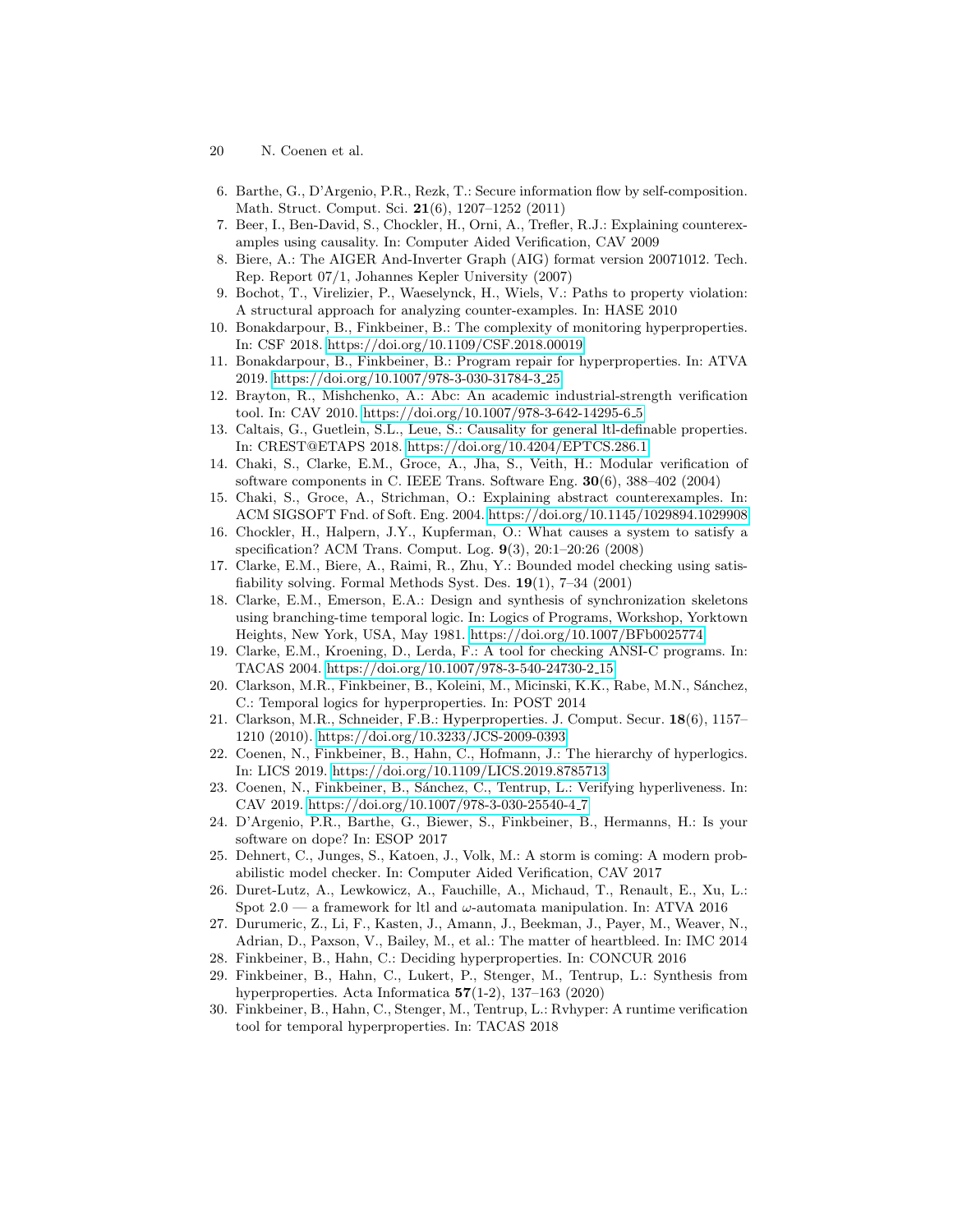- <span id="page-20-15"></span>31. Finkbeiner, B., Hahn, C., Stenger, M., Tentrup, L.: Monitoring hyperproperties. Formal Methods Syst. Des. 54(3), 336–363 (2019)
- <span id="page-20-5"></span>32. Finkbeiner, B., Hahn, C., Torfah, H.: Model checking quantitative hyperproperties. In: CAV 2018. [https://doi.org/10.1007/978-3-319-96145-3](https://doi.org/10.1007/978-3-319-96145-3_8) 8
- <span id="page-20-14"></span>33. Finkbeiner, B., Müller, C., Seidl, H., Zalinescu, E.: Verifying security policies in multi-agent workflows with loops. In: CCS 2017
- <span id="page-20-6"></span>34. Finkbeiner, B., Rabe, M.N., Sánchez, C.: Algorithms for model checking hyperltl and hyperctl<sup>∗</sup> . In: CAV 2015. [https://doi.org/10.1007/978-3-319-21690-4](https://doi.org/10.1007/978-3-319-21690-4_3) 3
- <span id="page-20-11"></span>35. Finkbeiner, B., Sipma, H.: Checking finite traces using alternating automata. Formal Methods Syst. Des. 24(2), 101–127 (2004)
- <span id="page-20-10"></span>36. Finkbeiner, B., Zimmermann, M.: The first-order logic of hyperproperties. In: STACS 2017.<https://doi.org/10.4230/LIPIcs.STACS.2017.30>
- <span id="page-20-13"></span>37. Fortin, M., Kuijer, L.B., Totzke, P., Zimmermann, M.: HyperLTL satisfiability is  $\Sigma_1^1$ -complete, HyperCTL<sup>\*</sup> satisfiability is  $\Sigma_1^2$ -complete. In: MFCS 2021
- <span id="page-20-9"></span>38. Gößler, G., Métayer, D.L.: A general trace-based framework of logical causality. In: FACS 2013. [https://doi.org/10.1007/978-3-319-07602-7](https://doi.org/10.1007/978-3-319-07602-7_11) 11
- <span id="page-20-17"></span>39. Gössler, G., Stefani, J.: Causality analysis and fault ascription in component-based systems. Theor. Comput. Sci. 837, 158–180 (2020)
- <span id="page-20-18"></span>40. Groce, A., Chaki, S., Kroening, D., Strichman, O.: Error explanation with distance metrics. Int. J. Softw. Tools Technol. Transf. 8(3), 229–247 (2006)
- <span id="page-20-19"></span>41. Groce, A., Kroening, D., Lerda, F.: Understanding counterexamples with explain. In: CAV 2004. [https://doi.org/10.1007/978-3-540-27813-9](https://doi.org/10.1007/978-3-540-27813-9_35) 35
- <span id="page-20-20"></span>42. Groce, A., Visser, W.: What went wrong: Explaining counterexamples. In: SPIN 2003. [https://doi.org/10.1007/3-540-44829-2](https://doi.org/10.1007/3-540-44829-2_8) 8
- <span id="page-20-2"></span>43. Halpern, J.Y.: A modification of the halpern-pearl definition of causality. In: IJCAI 2015. <http://ijcai.org/Abstract/15/427>
- <span id="page-20-3"></span>44. Halpern, J.Y., Pearl, J.: Causes and explanations: A structural-model approach. part i: Causes. The British Journal for the Philosophy of Science 56(4), 843–887 (2005), <http://www.jstor.org/stable/3541870>
- <span id="page-20-4"></span>45. Halpern, J.Y., Pearl, J.: Causes and explanations: A structural-model approach. part ii: Explanations. The British Journal for the Philosophy of Science  $56(4)$ , 889–911 (2005), <http://www.jstor.org/stable/3541871>
- <span id="page-20-0"></span>46. Holzmann, G.J.: The model checker SPIN. IEEE Trans. Software Eng. 23(5), 279– 295 (1997).<https://doi.org/10.1109/32.588521>
- <span id="page-20-8"></span>47. Horak, T., Coenen, N., Metzger, N., Hahn, C., Flemisch, T., Méndez, J., Dimov, D., Finkbeiner, B., Dachselt, R.: Visual analysis of hyperproperties for understanding model checking results. IEEE Trans. Vis. Comput. Graph. 28(1), 357–367 (2022)
- <span id="page-20-7"></span>48. Hsu, T., Sánchez, C., Bonakdarpour, B.: Bounded model checking for hyperproperties. In: TACAS 2021. [https://doi.org/10.1007/978-3-030-72016-2](https://doi.org/10.1007/978-3-030-72016-2_6) 6
- <span id="page-20-12"></span>49. Ignatiev, A., Morgado, A., Marques-Silva, J.: PySAT: A Python toolkit for prototyping with SAT oracles. In: SAT. pp. 428–437 (2018)
- <span id="page-20-21"></span>50. Jee, E., Jeon, S., Cha, S.D., Koh, K.Y., Yoo, J., Park, G., Seong, P.: Fbdverifier: Interactive and visual analysis of counterexample in formal verification of function block diagram. J. Res. Pract. Inf. Technol. 42(3), 171–188 (2010)
- <span id="page-20-1"></span>51. Kocher, P., Horn, J., Fogh, A., , Genkin, D., Gruss, D., Haas, W., Hamburg, M., Lipp, M., Mangard, S., Prescher, T., Schwarz, M., Yarom, Y.: Spectre attacks: Exploiting speculative execution. In: SP 2019.<https://doi.org/10.1109/SP.2019.00002>
- <span id="page-20-16"></span>52. Krebs, A., Meier, A., Virtema, J., Zimmermann, M.: Team semantics for the specification and verification of hyperproperties. In: MFCS 2018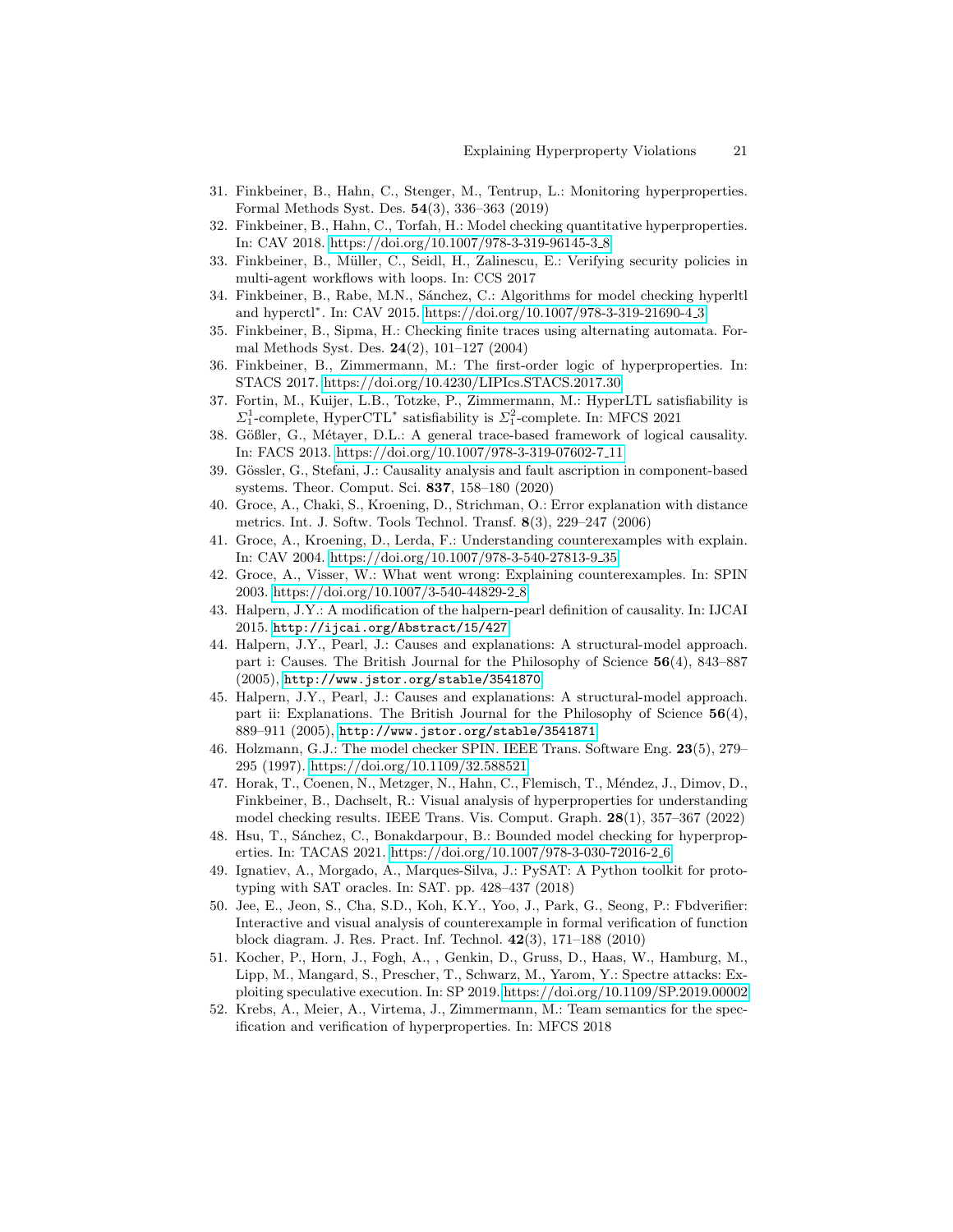- 22 N. Coenen et al.
- <span id="page-21-13"></span>53. Lahtinen, J., Launiainen, T., Heljanko, K., Ropponen, J.: Model checking methodology for large systems, faults and asynchronous behaviour: SARANA 2011 work report. No. 12 in VTT Tech., VTT Tech. Research Centre of Finland (2012)
- <span id="page-21-0"></span>54. Larsen, K.G., Pettersson, P., Yi, W.: UPPAAL in a nutshell. Int. J. Softw. Tools Technol. Transf.  $1(1-2)$  (1997), <https://doi.org/10.1007/s100090050010>
- <span id="page-21-16"></span>55. Leitner-Fischer, F., Leue, S.: Causality checking for complex system models. In: VMCAI 2013. [https://doi.org/10.1007/978-3-642-35873-9](https://doi.org/10.1007/978-3-642-35873-9_16) 16
- <span id="page-21-17"></span>56. Leitner-Fischer, F., Leue, S.: Probabilistic fault tree synthesis using causality computation. Int. J. Crit. Comput. Based Syst. 4(2), 119–143 (2013)
- <span id="page-21-2"></span>57. Lewis, D.: Causation. Journal of Philosophy 70(17), 556–567 (1973)
- <span id="page-21-1"></span>58. Lipp, M., Schwarz, M., Gruss, D., Prescher, T., Haas, W., Horn, J., Mangard, S., Kocher, P., Genkin, D., Yarom, Y., Hamburg, M., Strackx, R.: Meltdown: reading kernel memory from user space. Commun. ACM  $63(6)$ ,  $46-56$   $(2020)$
- <span id="page-21-10"></span>59. Mascle, C., Zimmermann, M.: The keys to decidable hyperltl satisfiability: Small models or very simple formulas. In: CSL 2020
- <span id="page-21-5"></span>60. McCullough, D.: Noninterference and the composability of security properties. In: Proceedings. 1988 IEEE Symposium on Security and Privacy. pp. 177–186 (1988)
- <span id="page-21-3"></span>61. Moore, E.F.: Gedanken-experiments on sequential machines. Aut. stud. 34 (1956)
- <span id="page-21-15"></span>62. Pakonen, A., Buzhinsky, I., Vyatkin, V.: Counterexample visualization and explanation for function block diagrams. In: INDIN 2018
- <span id="page-21-4"></span>63. Pnueli, A.: The temporal logic of programs. In: FOCS 1977
- <span id="page-21-14"></span>64. Schuppan, V., Biere, A.: Shortest counterexamples for symbolic model checking of LTL with past. In: TACAS 2005. [https://doi.org/10.1007/978-3-540-31980-1](https://doi.org/10.1007/978-3-540-31980-1_32) 32
- <span id="page-21-9"></span>65. Sörensson, N.: Minisat  $2.2$  and minisat $++$  1.1. SAT Race  $2010$ 66. Stucki, S., Sánchez, C., Schneider, G., Bonakdarpour, B.: Gray-box monitoring of
- <span id="page-21-11"></span>hyperproperties. In: FM 2019
- <span id="page-21-7"></span>67. Vardi, M.Y.: Alternating automata: Unifying truth and validity checking for temporal logics. In: CADE-14 (1997). [https://doi.org/10.1007/3-540-63104-6](https://doi.org/10.1007/3-540-63104-6_19) 19
- <span id="page-21-8"></span>68. Vazquez-C., M., Rabe, M.: py-aiger, <https://github.com/mvcisback/py-aiger>
- <span id="page-21-12"></span>69. Wang, C., Yang, Z., Ivancic, F., Gupta, A.: Whodunit? causal analysis for counterexamples. In: ATVA 2006. [https://doi.org/10.1007/11901914](https://doi.org/10.1007/11901914_9) 9

# A Appendix

#### <span id="page-21-6"></span>A.1 Counterfactual Automaton for Running Example

The counterfactual automaton  $T_{t_2}^C$  for system T (see Fig. [1\)](#page-4-2) and the trace  $t_2 =$  $\{hi\}\{hi, ho\}\{ho, lo\}^{\omega}$  from the running example (see Sec. [3\)](#page-4-0) is illustrated in Fig. [2.](#page-22-0) For readability we only pictured the reachable fragment of the automaton, the states  $(s_1, 0), (s_2, 0)$  and  $(s_3, 0)$  are missing. Note that following  $t_2$  can be done in  $T_{t_2}^C$  without the contingency variables, e.g.,  $\iota_o^C$ . If we diverge from the input sequence of  $t_2$ , however, such as when taking an edge labeled with  $\neg hi$  in the first step, then we can use the contingency variables to set the corresponding value as in  $t_2$ . For instance, the edge labeled with  $\neg hi \wedge lo^C \wedge \neg ho^C$  goes to  $(s_0, 1)$ because we remove lo from the outputs of the successor state. We then proceed as in the state with the corresponding label, i.e.,  $s<sub>0</sub>$ . Automata copies in the chain that correspond to the prefix of the trace cannot be visited twice, for instance in  $T_{t_2}^C$  we are forced to loop in the third copy and can visit the first two only once.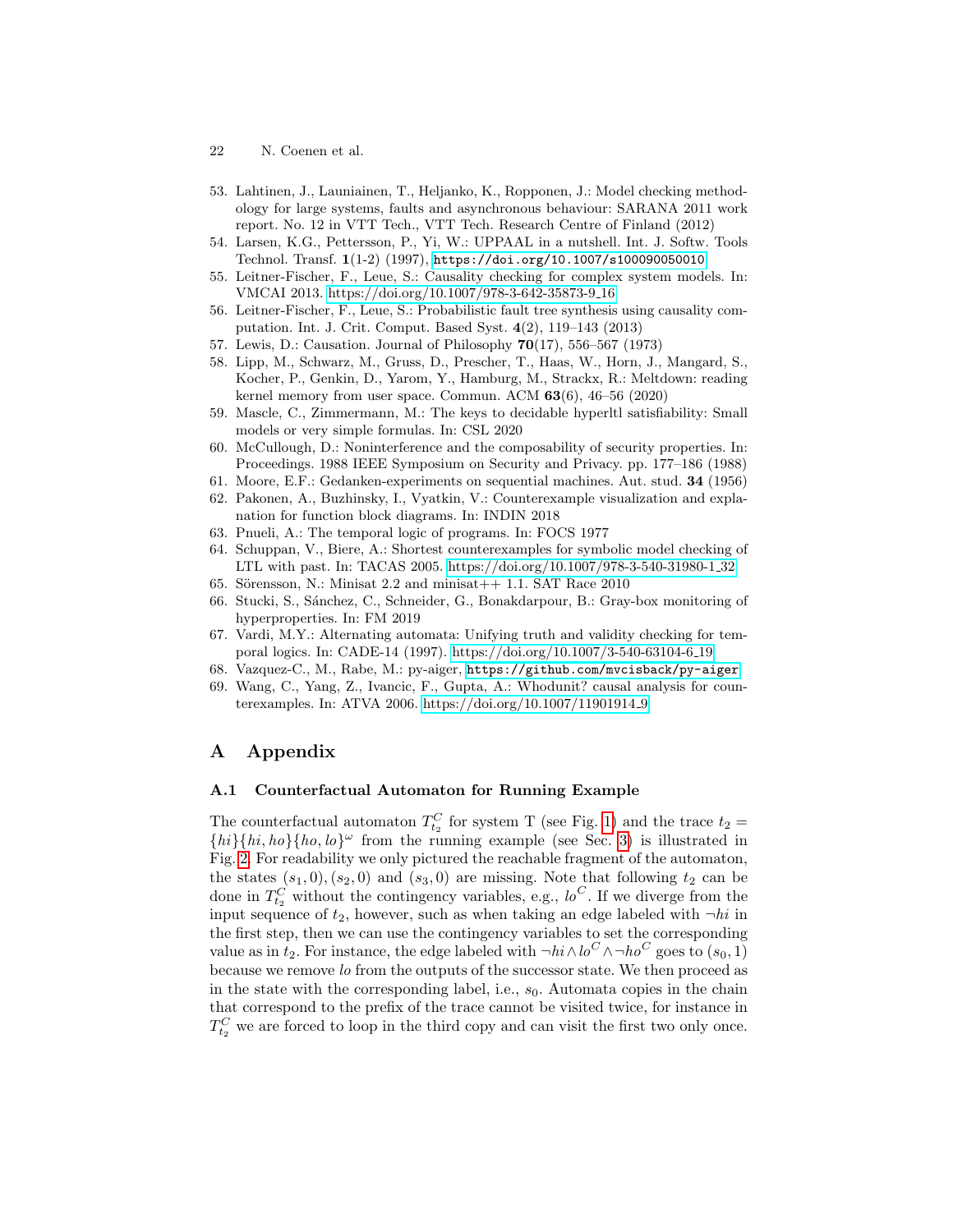<span id="page-22-0"></span>

Fig. 2: The counterfactual automaton  $T_{t_2}^C$  described in App. [A.1.](#page-21-6)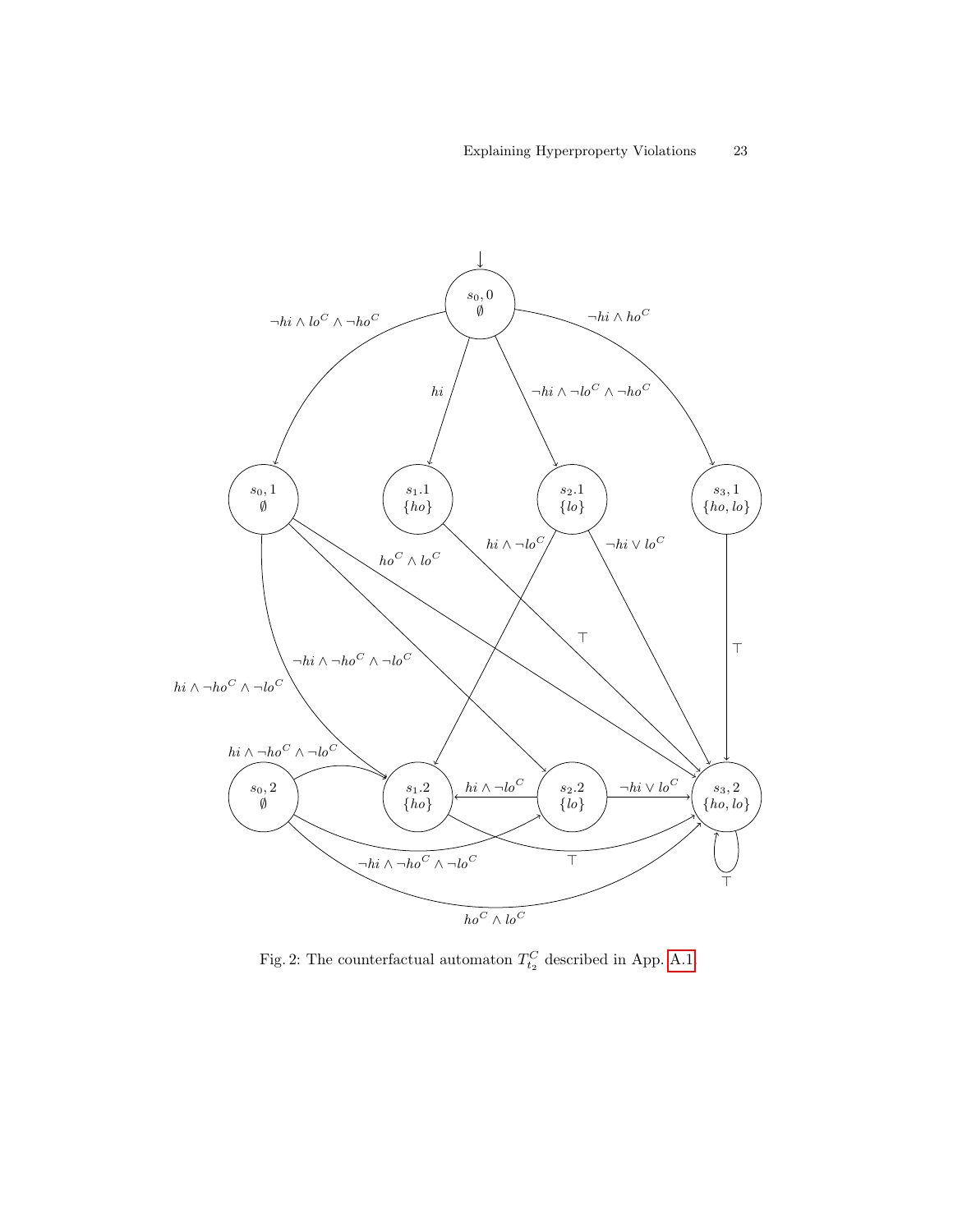#### <span id="page-23-0"></span>A.2 Alternating Automata

Alternating automata [\[67\]](#page-21-7) are automata over infinite words that generalize nondeterministic and universal automata. An alternating automaton  $A$  is defined by the following grammar

$$
\epsilon_{\mathcal{A}} \mid \langle \nu, \mathcal{A}, f \rangle \mid \mathcal{A} \land \mathcal{A} \mid \mathcal{A} \lor \mathcal{A}
$$

where  $\epsilon_{\mathcal{A}}$  is the empty automaton;  $\mathcal{A} \wedge \mathcal{A}$  and  $\mathcal{A} \vee \mathcal{A}$  are a disjunction and conjunction of two automata, respectively; and  $n = \langle \nu, \mathcal{A}, f \rangle$  is a node, such that  $\nu$  is a state formula that labels n, A is the next state (automaton), and f indicates whether *n* is accepting or rejecting  $(ac/rec)$ . Since runs of an alternating automaton are defined using conjunctions, they form a run tree (see [\[67\]](#page-21-7) for a formal definition), where disjunctions express non-determinism. The set of words accepted (using Büchi acceptance condition) by an alternating automaton are those who have a run such that all of its branches in the tree visit infinitely often in an accepting state. The language  $\mathcal{L}(\mathcal{A})$  of an automaton  $\mathcal{A}$  is the set of words accepted by A.

The set of nodes of an alternating automaton  $A$  is denoted by  $\mathcal{N}(A)$ , where  $\mathcal{N}(\epsilon_{\mathcal{A}}) = \emptyset$ ,  $\mathcal{N}(\langle \nu, \mathcal{A}, f \rangle) = \mathcal{N}(\mathcal{A})$ , and  $\mathcal{N}(\mathcal{A} \wedge \mathcal{A}') = \mathcal{N}(\mathcal{A} \vee \mathcal{A}') = \mathcal{N}(\mathcal{A}) \cup \mathcal{N}(\mathcal{A}')$ . For an LTL formula  $\varphi$  there is a linear translation to an alternating automaton  $\mathcal{A}_{\varphi}$ , s.t.  $\mathcal{L}(\mathcal{A}_{\varphi})$  is the set of traces that satisfy  $\varphi$  [\[67\]](#page-21-7). In this construction,  $\mathcal{N}(\mathcal{A})$ is the set of subformulas of  $\varphi$  and their negations,  $\mathcal A$  is  $\varphi$ , and all formulas of the form  $\neg(\varphi_1 \mathcal{U} \varphi_2)$  are *accepting*.

### <span id="page-23-1"></span>A.3 LTL to Alternating Automata

For LTL formulas  $\varphi$  and  $\varphi'$  and  $a \in AP$ 

$$
A(a) = \langle a, \epsilon_A, acc \rangle
$$
  
\n
$$
A(\neg a) = \langle \neg a, \epsilon_A, acc \rangle
$$
  
\n
$$
A(\varphi \land \varphi') = A(\varphi) \land A(\varphi')
$$
  
\n
$$
A(\varphi \lor \varphi') = A(\varphi) \lor A(\varphi')
$$
  
\n
$$
A(\bigcirc \varphi) = \langle true, A(\varphi), rej \rangle
$$
  
\n
$$
A(\bigcirc \varphi) = \langle true, A(\bigcirc \varphi), ac \rangle \land A(\varphi)
$$
  
\n
$$
A(\Diamond \varphi) = \langle true, A(\Diamond \varphi), rej \rangle \land A(\varphi)
$$
  
\n
$$
A(\varphi \mathcal{U} \varphi') = A(\varphi') \lor (\langle true, A(\varphi \mathcal{U} \varphi'), rej \rangle \land A(\varphi))
$$
  
\n
$$
A(\varphi \mathcal{R} \varphi') = (A(\varphi) \land A(\varphi')) \lor (\langle true, A(\varphi \mathcal{R} \varphi'), acc \land A(\varphi'))
$$

### <span id="page-23-2"></span>A.4 Cause Candidates for Asymmetric Arbiter

In the following, we provide the cause candidates  $\tilde{C}$ , which are given as an intermediate output of our implementation for both asymmetric arbiter instances. Especially in the Asymmetric arbiter instance, that tb\_secret does not hold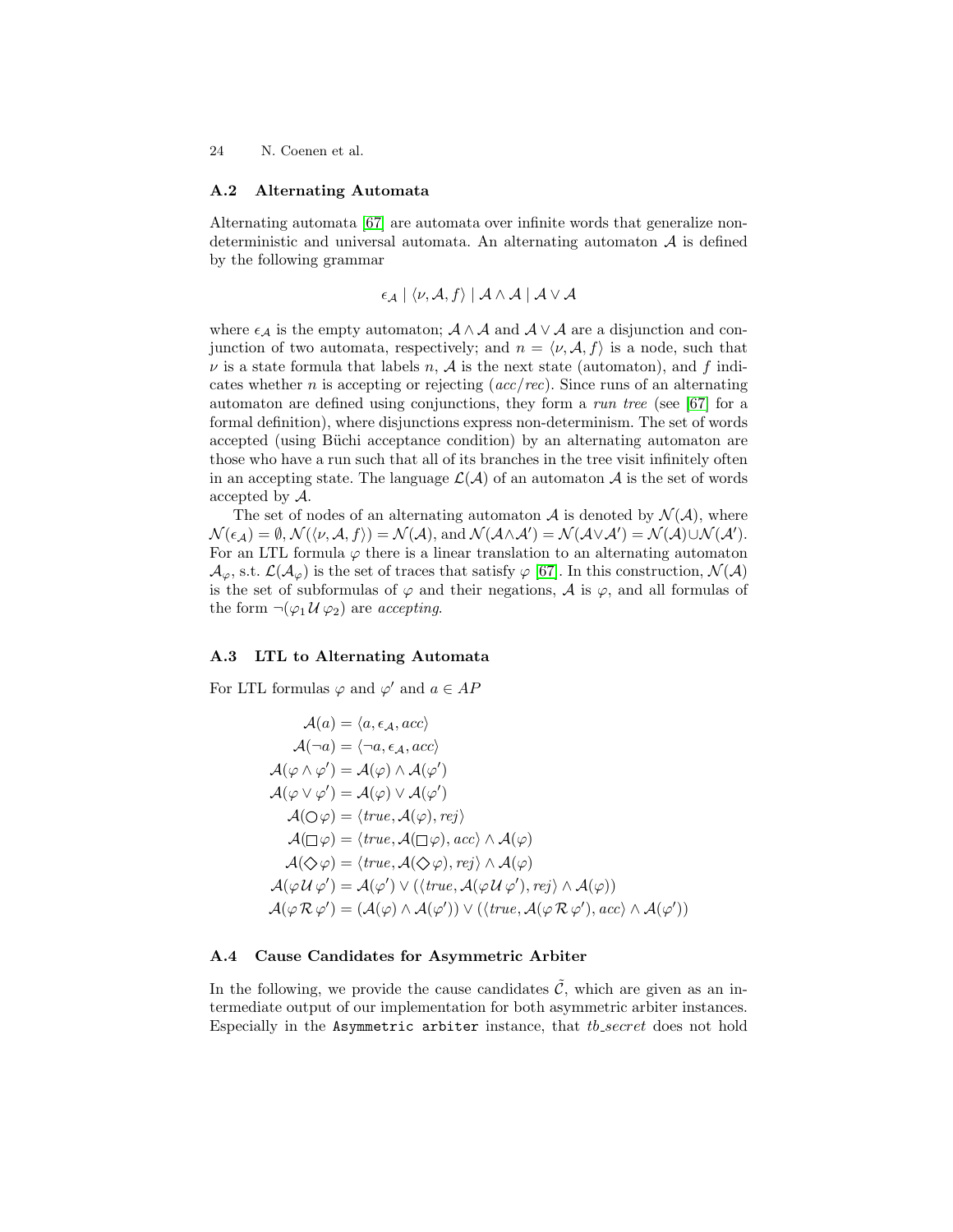on timestep 3 on trace  $t_1$ , but does hold on timestep 3 on trace  $t_2$  immediately catches the eye. The events are given as a tuple of the valuation of an input and its timestep, sorted by their trace belonging.  $\hat{C}$  for Asymmetric arbiter:

T1:  $[(!\text{req}_1, 6), (\text{req}_0, 1), (\text{req}_1, 0), (\text{req}_0, 0),$  $(\text{req.0}, 5), (\text{req.1}, 4), (\text{req.1}, 2), (\text{req.0}, 2),$  $(l.b\_secret, 3), (req_0, 3), (req_1', 3)]$ T2:  $[(!\text{req}_0, 4), (\text{req}_0, 1), (\text{req}_1, 0), (\text{req}_0, 0),$  $(l \text{req}_0, 6)$ ,  $(l \text{req}_1, 6)$ ,  $(\text{req}_0, 5)$ ,  $(\text{req}_1, 5)$ ,  $(\text{req}_0, 3)$ ,  $(\text{tb\_secret}, 3)$ ,  $(\text{req}_1, 3)$ ,  $(\text{req}_1, 2)$ ,  $(l \, \text{req}_0, 2)$ ]

 $C$  for Asymmetric arbiter '19:

```
T1: [(!\text{req0}, 1), (\text{req0}, 0), (\text{req1}, 0), (\text{req0}, 2),(l \, \text{req1}, \, 2)]
T2: [(!\text{req0}', 1), (\text{req0}, 0), (\text{req1}, 0), (\text{req0}, 2),(l \, \text{req1}, \, 2)]
```
### <span id="page-24-0"></span>A.5 Specifications for Experimental Results

We used the following HyperLTL specifications given in MCHyper syntax on the respective benchmarks.

Running Example:

For all ( For all ( G ( Eq ( AP  $\forall$  ' lo  $\forall$  ' 0 ) ( AP  $\forall$  ' lo  $\forall$  ' 1 ) ) )

Security in & out:

For all ( For all ( Implies (G (Eq ( AP \" li \" 0) (AP \" li \" 1)))  $(G (Eq (AP \ 'No \'' 0) (AP \ 'No \' ' 1) ))$ 

Drone example 1:

```
For all (For all (X \ G \ (Implies \ (Eq \ (AP \ \lor bound\ \' 0 ) \ (AP\forall" bound\forall" 1) ) (X (Eq (AP \forall" emergency\forall" 0) (AP
     \forall" emergency \forall" 1) ) ) ) ) )
```
Drone example 2:

```
For all (For all (Or (G (Eq (AP \lq" increase \lq" 0) (AP
     \verb|{}" increase \verb|{}" 1 )) (Until (Eq (AP \"increase\" 0) (AP
     \forall" increase \vee" 1) ) (And (Eq (AP \vee" increase \vee" 0) (AP
     \forall increase \langle" 1) (\text{Neq }(AP \vee \text{up}\vee \text{m o}) (AP \vee \text{up}\vee \text{m o})
```
#### Asymmetric arbiter '19:

```
For all ( For all ( Implies (G (And (Eq (AP \forall req 0\forall 0) (AP
    \forall" req 1 \" 1 ) (Eq (AP \ 'req1 \'") (AP \" req 0 \" 1) ) )
    (G (And (Eq (AP \forall grant0\forall 0) (AP \forall grant1\forall 1)) (Eq
    (AP \ '^\prime\ grant 1 \'^\prime\ 0) (AP \ '^\prime\ grant 0 \'^\prime\ 1))))
```